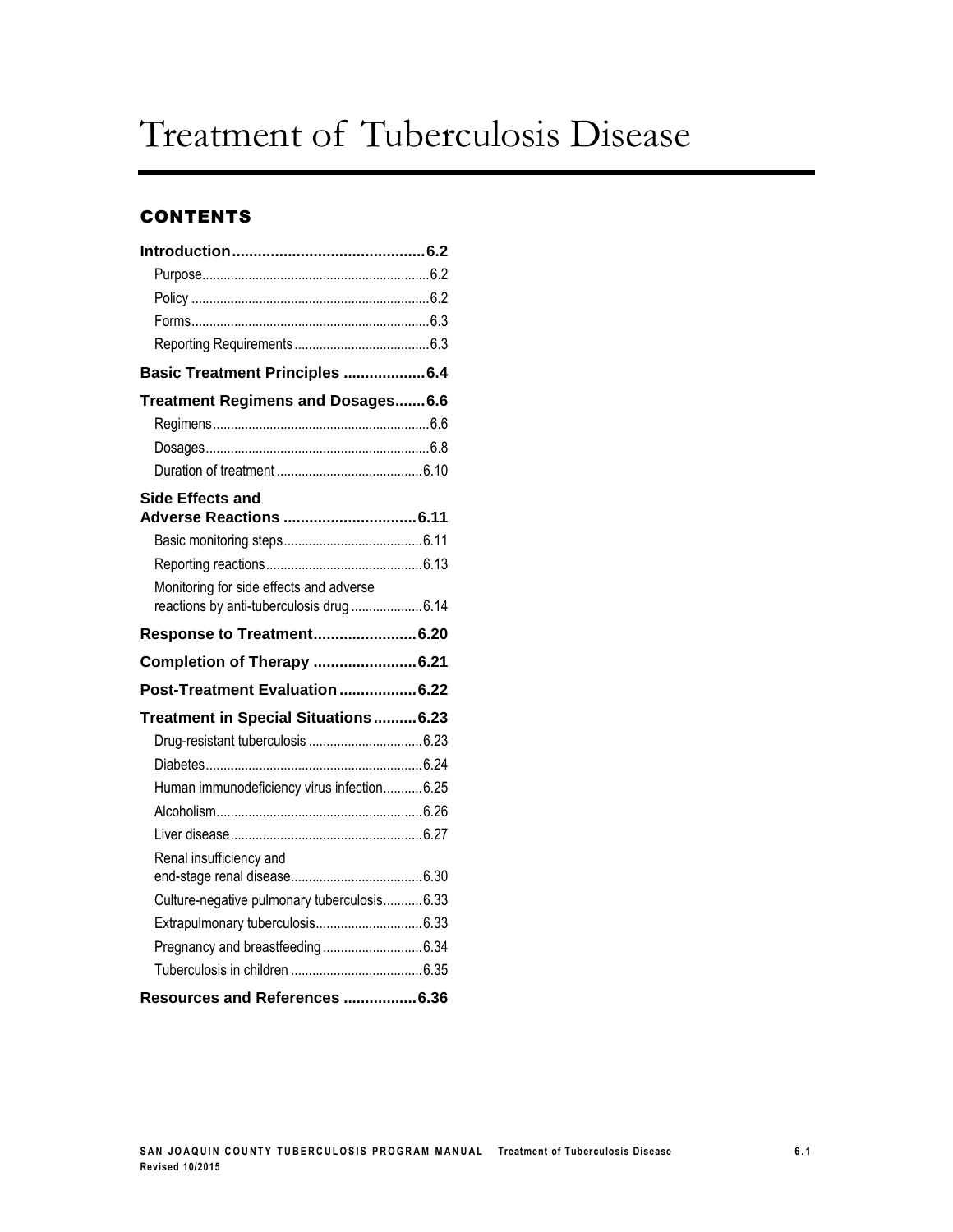# Introduction

### Purpose

The overall goals for treatment of tuberculosis (TB) are to cure the patient and to minimize the transmission of *Mycobacterium tuberculosis* to others. In the 2005 "Controlling Tuberculosis in the United States: Recommendations from the American Thoracic Society, Centers for Disease Control and Prevention, and the Infectious Diseases Society of America," one of the recommended strategies to achieve the goal of reduction of TB morbidity and mortality is the early and accurate detection, diagnosis, and reporting of TB cases, leading to initiation and completion of treatment. Successful treatment of TB has benefits both for the individual patient and for the community in which the patient resides.

Use this section to understand and follow national, California, and San Joaquin County guidelines to do the following:

- **Follow basic treatment principles for TB disease.**
- Select appropriate treatment regimens, dosages, and duration.
- **Monitor patients for side effects and adverse reactions.**
- Assess patients' response to treatment.
- Determine completion of therapy.
- **Determine the need for post-treatment evaluation.**
- Provide treatment in special situations, such as when a patient has drug-resistant TB or TB–human immunodeficiency virus (HIV) coinfection.
- Hospitalize and coordinate hospital discharges of patients with infectious TB.

### **Policy**

Patients with TB disease in San Joaquin County or who move to San Joaquin County with reported TB disease should receive and complete treatment in accordance with the California Department of Public Health/California TB Controllers Association Joint Guidelines: Guidelines for the Treatment of Active Tuberculosis Disease, found at [http://www.ctca.org/fileLibrary/file\\_65.pdf](http://www.ctca.org/fileLibrary/file_65.pdf)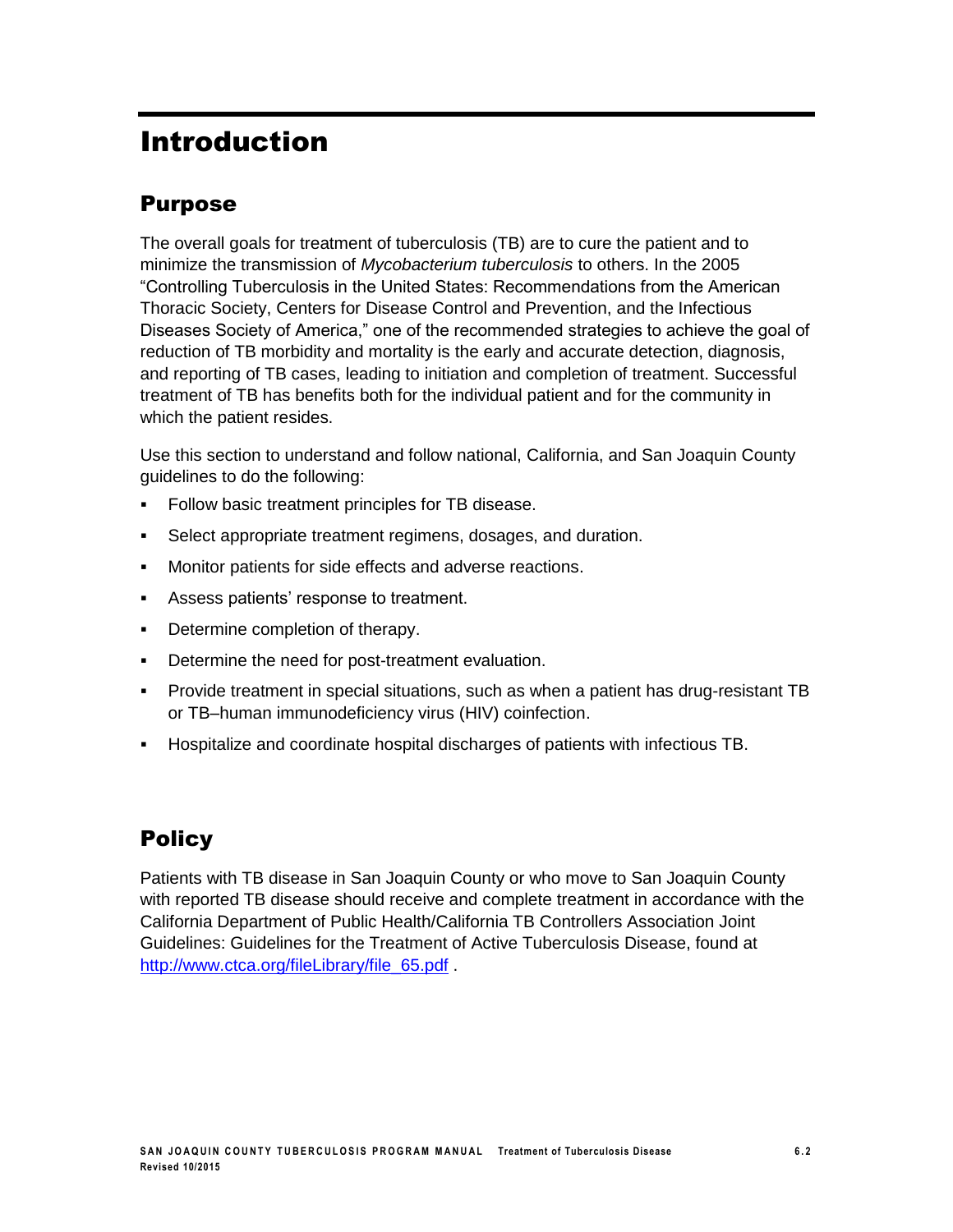### Program Standards

- 1. All confirmed, probable, and suspect active TB patients are offered an HIV test.
- 2. All patients with confirmed TB disease are started on appropriate therapy within three (3) working days.
- 3. All patients with suspected TB disease are started on appropriate therapy within five (5) working days.
- 4. All confirmed, probable, and suspect active TB patients have sputum collected at eight (8) weeks to document culture conversion.

### Forms



Confidential Morbidity Report (CMR) form for TB is available on the San Joaquin County Public Health Services website at [http://www.sjcphs.org/Disease/documents/cdph110b.pdf?2.](http://www.sjcphs.org/Disease/documents/cdph110b.pdf?2)

#### Reporting requirements: **State law requires all confirmed, probable, and suspect cases of TB are to be reported to the SJCPHS within one (1) working day.**

Fax all pertinent medical information to 209-468-8222. Pertinent information includes:

- 1. TST or IGRA test results
- 2. History and Physical, Consult, and MD visit notes
- 3. Radiology reports
- 4. Bacteriology/microbiology results including any pcr-based test results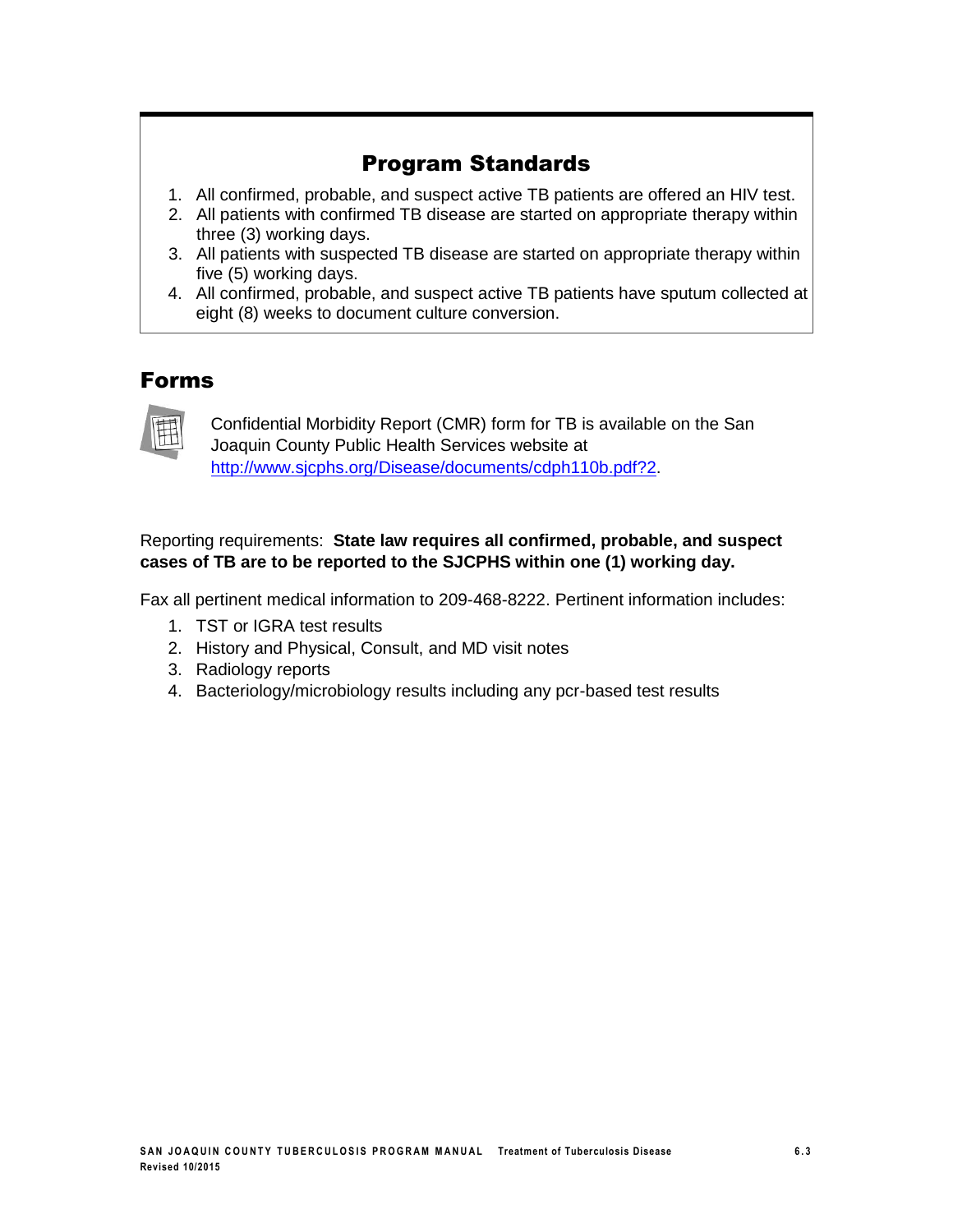# Basic Treatment Principles

Follow the basic treatment principles for tuberculosis (TB) disease, as outlined below in Table 1.

| <b>Phase</b>                                 | <b>Principles</b>                                                                                                                                                                                                                                                                                                                                                                                             |
|----------------------------------------------|---------------------------------------------------------------------------------------------------------------------------------------------------------------------------------------------------------------------------------------------------------------------------------------------------------------------------------------------------------------------------------------------------------------|
| At Start of<br><b>Treatment</b>              | Patient-centered care and directly observed therapy (DOT). An adherence plan should<br>tailor treatment and supervision to each patient by considering his or her clinical and social<br>circumstances (patient-centered care), as well as emphasizing DOT.                                                                                                                                                   |
|                                              | <b>Cultural competence.</b> It is imperative to become culturally competent and guide other<br>healthcare providers toward culturally competent healthcare. A culturally competent system<br>acknowledges cultural differences regarding healthcare and incorporates them into all levels<br>of the healthcare delivery system, from policy to provider to patient.                                           |
|                                              | Human immunodeficiency virus (HIV) testing. HIV testing should be offered to all patients<br>with TB disease.                                                                                                                                                                                                                                                                                                 |
|                                              | Medical supervision. Patients with confirmed or suspected TB disease must be under the<br>medical supervision of a provider who is knowledgeable about TB treatment including<br>medication regimens, side effects, and monitoring.                                                                                                                                                                           |
|                                              | Prompt start. Start patients with confirmed TB disease on appropriate therapy within 3<br>working days. Start patients with suspected TB disease on appropriate treatment within 5<br>days. It is not necessary to wait for laboratory confirmation.                                                                                                                                                          |
| Regimen<br><b>During</b><br><b>Treatment</b> | Multiple drugs. Treatment regimens must contain multiple drugs to which the organism is<br>susceptible. The administration of a single drug or the addition of a single drug to a failing<br>regimen can lead to the development of resistance.                                                                                                                                                               |
|                                              | Single doses. TB medications should be administered together as a single dose rather than<br>in divided doses. A single dose leads to higher, and potentially more effective, peak serum<br>concentrations. Although ingesting the medications with food will delay or moderately<br>decrease the absorption of the medications, the effects are of little clinical significance.                             |
|                                              | Pyridoxine to prevent neuropathy. Pyridoxine (Vitamin B-6, 25 mg) is recommended for<br>some individuals receiving isoniazid (INH) as part of their treatment regimen to prevent<br>peripheral neuropathy. It should be used in persons at risk for neuropathy (women who are<br>pregnant or breastfeeding or persons with nutritional deficiency, diabetes, HIV infection,<br>renal failure, or alcoholism). |

#### Table 1: BASIC TREATMENT PRINCIPLES FOR TUBERCULOSIS DISEASE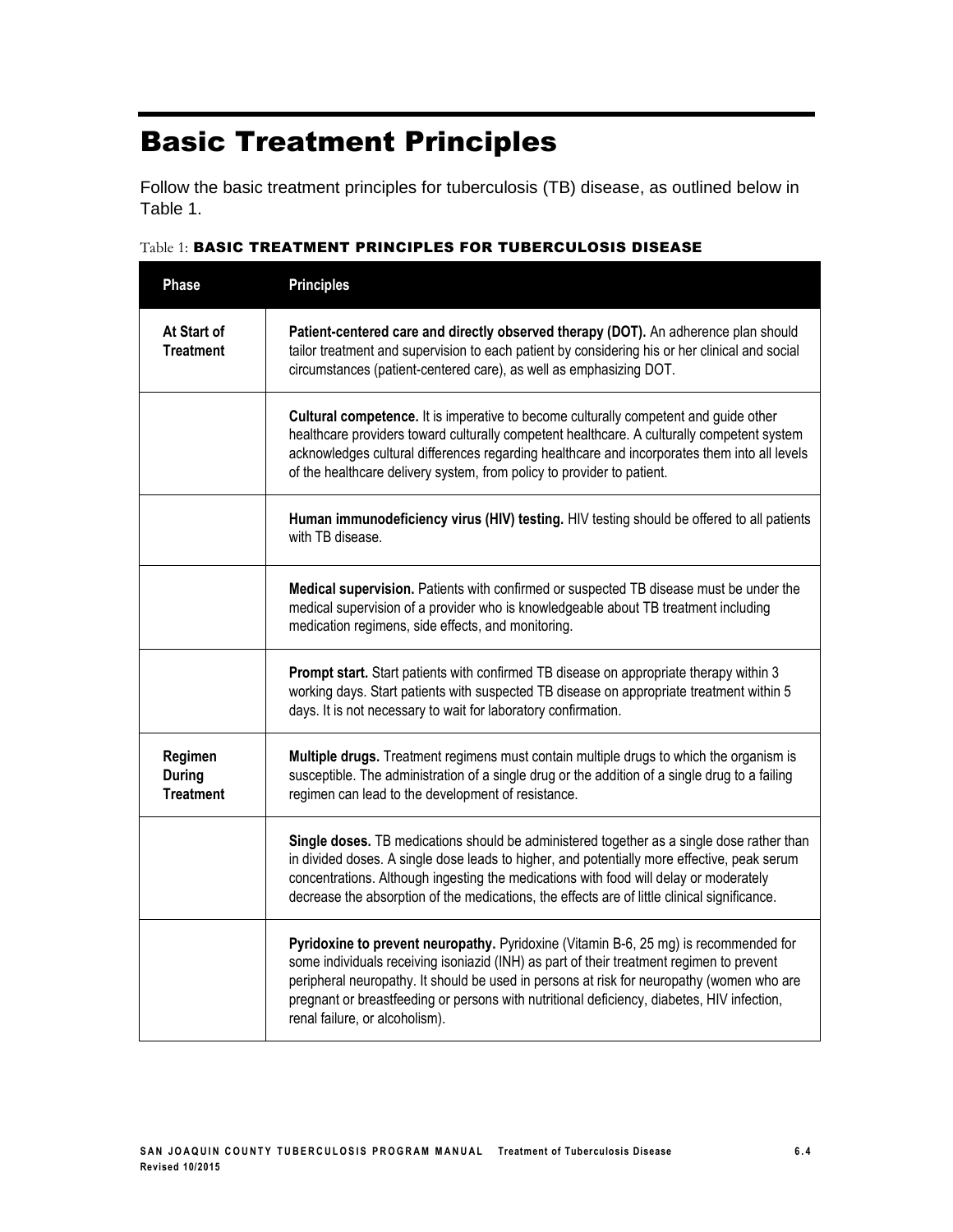| <b>Phase</b>                                            | <b>Principles</b>                                                                                                                                                                                                                                                                                              |
|---------------------------------------------------------|----------------------------------------------------------------------------------------------------------------------------------------------------------------------------------------------------------------------------------------------------------------------------------------------------------------|
| <b>Persistent</b><br><b>Positive</b><br><b>Cultures</b> | Evaluation when positive cultures persist. Monitor for culture conversion at 8 weeks and<br>evaluate patients with persistently positive cultures after 3 months of therapy to identify the<br>cause. Treatment failure is defined as continued or recurrent positive cultures after 4 months<br>of treatment. |
| <b>At Completion</b><br>of Treatment                    | Completion in terms of the number of doses. The criteria for treatment completion are<br>based upon the total number of doses taken within a specific time period.                                                                                                                                             |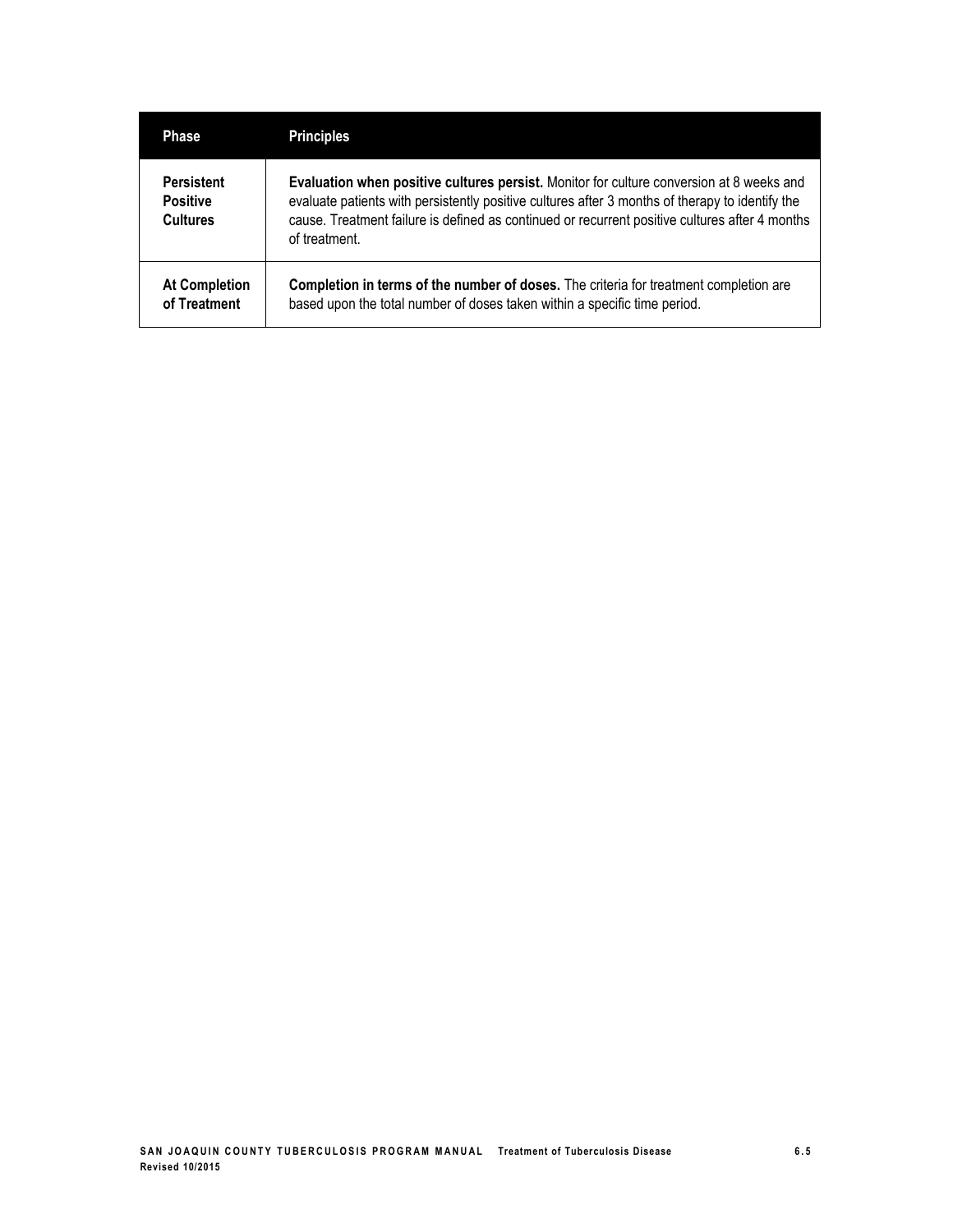# Treatment Regimens and Dosages

Use this information to do the following:

- **IDENT** Identify the appropriate regimen (Table 3).
- Determine the appropriate dosage for each drug (Table 4).
- Determine the duration of treatment/number of doses. While duration of treatment is commonly recommended using time such as 6 months or 9 months, this must be translated into number of DOT doses to determine adequate treatment.

The information in this topic was provided using guidelines for treating tuberculosis (TB) that have been developed by the American Thoracic Society (ATS), Centers for Disease Control and Prevention (CDC), and Infectious Diseases Society of America (IDSA) along with the joint California Department of Public Health (CDPH) and California TB Controllers Association (CTCA) guidelines.



See the "Treatment in Special Situations" topic in this section for information on treatment when there is drug-resistant TB, human immunodeficiency virus (HIV) infection, liver disease, or renal disease; when the patient is taking tumor necrosis factor-alpha (TNF-α) antagonists; where there is culture-negative TB or extrapulmonary TB; when the patient is pregnant or breastfeeding; or when the patient is considered to be of pediatric age  $(≤ 14$  years of age).

#### Table 2: ABBREVIATIONS FOR FIRST-LINE DRUGS

- **Ethambutol: EMB**
- **-** Isoniazid: INH
- Pyrazinamide: PZA
- Rifabutin: RFB
- Rifampin: RIF

### Regimens

Identify the appropriate regimen for the patient. There are two basic regimens recommended for treating adults with TB caused by organisms that are known or presumed to be susceptible to isoniazid (INH), rifampin (RIF), pyrazinamide (PZA), and ethambutol (EMB).

Both regimens has an initial phase of two months, followed by a choice of options for a continuation phase of either four or seven months. In Table 3: **Drug Regimens for Culture-Positive Pulmonary Tuberculosis Caused by Drug-Susceptible Organisms**, the initial phase is denoted by a number (1 or 2), and the options for the continuation phase are denoted by the respective number and a letter designation (a or b).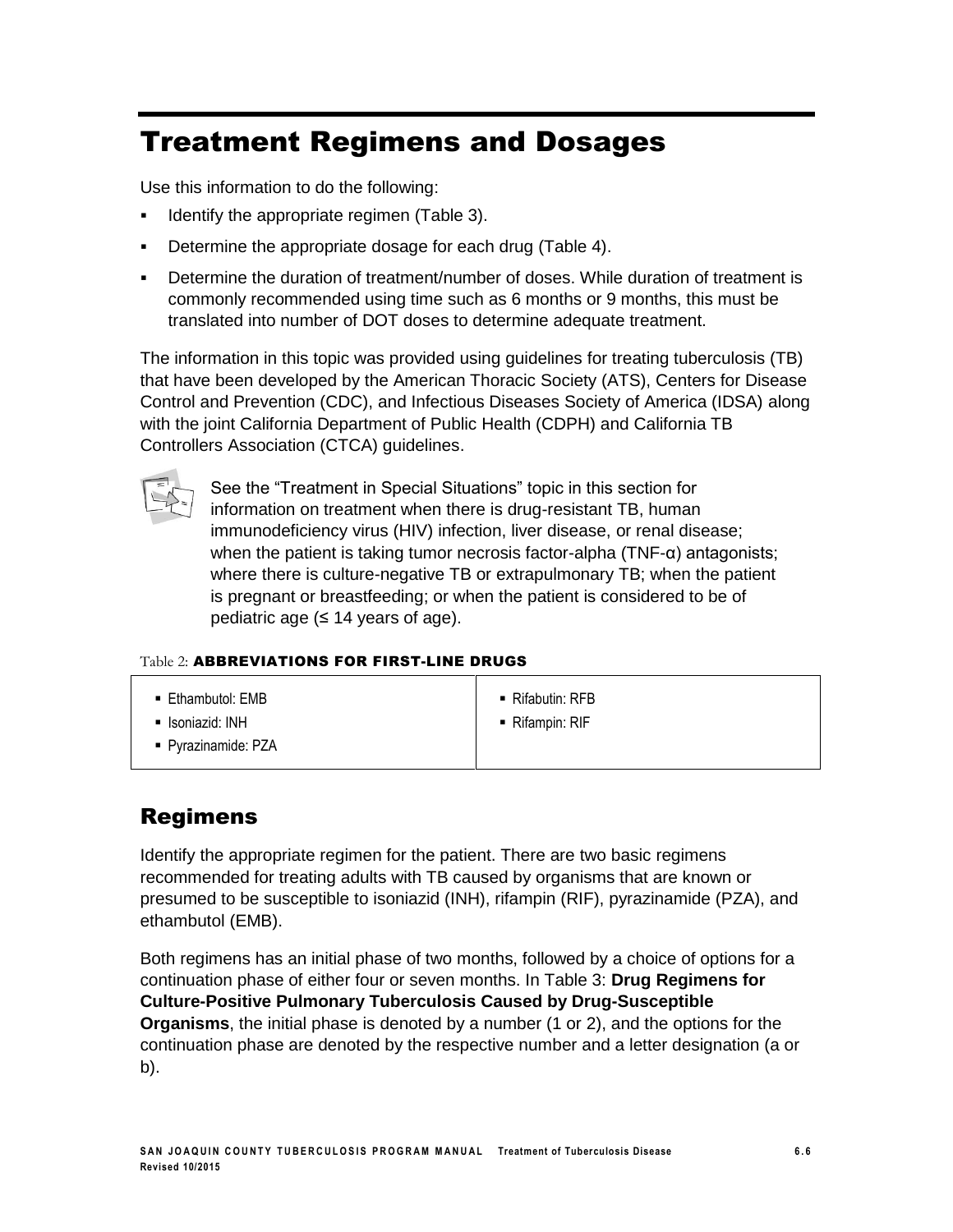#### Table 3: DRUG REGIMENS FOR CULTURE-POSITIVE PULMONARY TUBERCULOSIS CAUSED BY DRUG-SUSCEPTIBLE **ORGANISMS**

| <b>Initial Phase</b> |                                                      |                                                                                                                                                                          | <b>Continuation Phase</b> |                          |                                                                                                                                                                           | Range of total doses | Rating*<br>(evidence) <sup>t</sup> |                       |
|----------------------|------------------------------------------------------|--------------------------------------------------------------------------------------------------------------------------------------------------------------------------|---------------------------|--------------------------|---------------------------------------------------------------------------------------------------------------------------------------------------------------------------|----------------------|------------------------------------|-----------------------|
| Regimen              | <b>Drugs</b>                                         | Interval and doses <sup>#</sup><br>(minimal duration)                                                                                                                    | Regimen                   | <b>Drugs</b>             | Interval and doses <sup>#§</sup><br>(minimal duration)                                                                                                                    | (minimal duration)   | $HIV-$                             | HIV+                  |
|                      | <b>INH</b><br><b>RIF</b><br><b>PZA</b><br><b>EMB</b> | Seven days/week for 56 doses<br>(8 wk) or 5 d/wk for 40 doses<br>$(8 \text{ wk})$                                                                                        | 1a                        | <b>INH</b><br><b>RIF</b> | Seven days/week for 126<br>doses (18 wk) or 5 d/wk for 90<br>doses (18 wk) <sup>1</sup>                                                                                   | 182-130 (26 wk)      | A(1)                               | A(II)                 |
|                      |                                                      |                                                                                                                                                                          | 1 <sub>b</sub>            | <b>INH</b><br><b>RIF</b> | Twice weekly for 36 doses (18)<br>wk)                                                                                                                                     | 92-76 (26 wk)        | A(1)                               | A $(II)$ <sup>#</sup> |
|                      | <b>INH</b><br><b>RIF</b><br><b>PZA</b><br><b>EMB</b> | Seven days/week for 14 doses<br>(2 wk), then twice weekly for<br>12 doses (6 wk) or 5 d/wk for<br>10 doses (2 wk), <sup>1</sup> then twice<br>weekly for 12 doses (6 wk) | 2a                        | <b>INH</b><br><b>RIF</b> | Twice weekly for 36 doses (18)<br>wk)                                                                                                                                     | 62-58 (26 wk)        | A(II)                              | $B (II)^#$            |
|                      |                                                      |                                                                                                                                                                          |                           |                          | Definitions of abbreviations: DOT = directly observed therapy; EMB = ethambutol; INH = isoniazid; HIV = human immunodeficiency virus; PZA = pyrazinamide; RIF = rifampin. |                      |                                    |                       |

\* Definitions of evidence ratings: A = preferred; B = acceptable alternative; C = offer when A and B cannot be given; D = should generally not be offered; E = should never be given.

† Definition of evidence ratings: I = randomized clinical trial; II = data from clinical trials that were not randomized or were conducted in other populations; III = expert opinion.

‡ When DOT is used, drugs may be given 5 days/week and the necessary number of doses adjusted accordingly. Although there are no studies that compare 5 with 7 daily doses, extensive experience indicates this would be an effective practice.

§ Patients with cavitation on initial chest radiograph and positive cultures at completion of 2 months of therapy should receive a 7-month (31 weeks; either 217 doses [daily] or 62 doses [twice weekly]) continuation phase.

¶ Five-day-a-week administration is always given by DOT. Rating for 5 day/week regimens is rated AIII.

# Not recommended for HIV-infected patients with CD4+ cell counts <100 cells/microliter.

Adapted from ATS, CDC, IDSA. Treatment of tuberculosis. *MMWR* 2003;52(No. RR-11):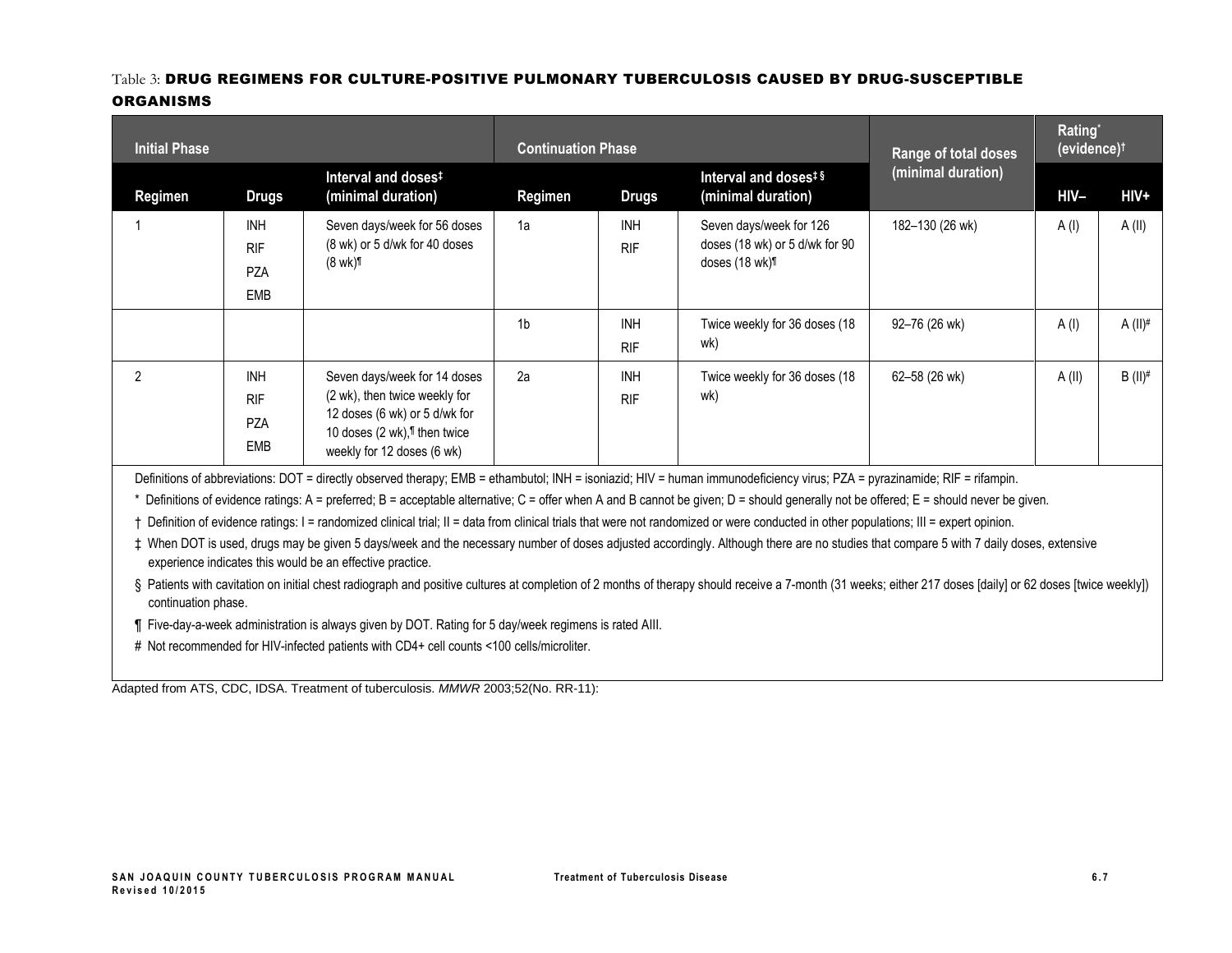### Treatment of TB



For consultation regarding the treatment of TB, contact the TB control program at SJCPHS at 209-468-3828.

### Dosages

Once the appropriate regimen has been identified, refer to Table 4 for instructions on dosages for each drug. **First-line antituberculosis medications should be administered together; doses should not be split.** Directly observed therapy (DOT) is the management strategy for all regimens.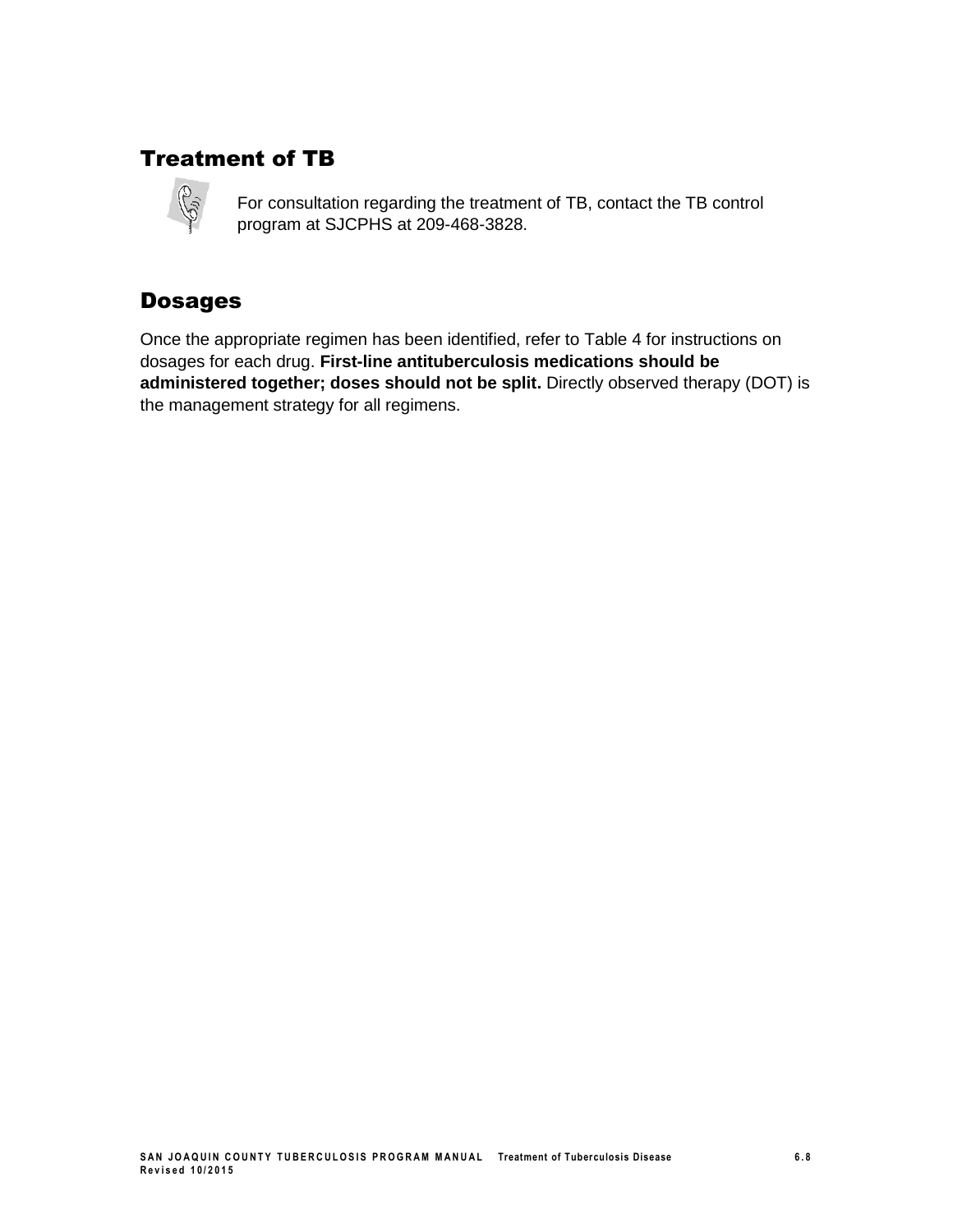|             |                                                                                                      |                              | <b>Doses</b>                                  |                                               |                                               |                                               |
|-------------|------------------------------------------------------------------------------------------------------|------------------------------|-----------------------------------------------|-----------------------------------------------|-----------------------------------------------|-----------------------------------------------|
| <b>Drug</b> | Preparation                                                                                          | Adults/children              | <b>Daily</b>                                  | 1x/wk                                         | 2x/wk                                         | 3x/wk                                         |
| INH         | Tablets (50 mg, 100 mg, 300                                                                          | Adults (max.)                | 5 mg/kg (300 mg)                              | 15 mg/kg (900 mg)                             | 15 mg/kg (900 mg)                             | 15 mg/kg (900 mg)                             |
|             | mg); elixir (50 mg/5 ml);<br>aqueous solution (100<br>mg/ml) for intramuscular<br>injection          | Children (max.)              | 10–15 mg/kg (300 mg)                          |                                               | 20-30 mg/kg (900 mg)                          |                                               |
| <b>RIF</b>  | Capsule (150 mg, 300 mg);                                                                            | Adults <sup>‡</sup> (max.)   | 10 mg/kg (600 mg)                             |                                               | 10 mg/kg (600 mg)                             | 10 mg/kg (600 mg)                             |
|             | powder may be suspended<br>for oral administration;<br>aqueous solution for<br>intravenous injection | Children (max.)              | 10-20 mg/kg (600 mg)                          |                                               | 10-20 mg/kg (600 mg)                          |                                               |
| <b>RFB</b>  | Capsule (150 mg)                                                                                     | Adults <sup>#</sup> (max.)   | 5 mg/kg (300 mg)                              |                                               | 5 mg/kg (300 mg)                              | 5 mg/kg (300 mg)                              |
|             |                                                                                                      | Children                     | Appropriate dosing for<br>children is unknown | Appropriate dosing for<br>children is unknown | Appropriate dosing for<br>children is unknown | Appropriate dosing for<br>children is unknown |
| <b>PZA</b>  | Tablet (500 mg, scored)                                                                              | Adults                       | 20-25 mg/kg (2.0 g)                           |                                               | 40-50 mg/kg (4.0 g)                           | 35-40 mg/kg (3.0 g)                           |
|             |                                                                                                      | Children (max.)              | 15-30 mg/kg (2.0 g)                           |                                               | 50 mg/kg (2.0 g)                              |                                               |
| EMB         | Tablet (100 mg, 400 mg)                                                                              | Adults                       | 15-20 mg/kg daily (1.6 g)                     |                                               | 35-45 mg/kg (4.0 g)                           | 25-30 mg/kg (2.4 g)                           |
|             |                                                                                                      | Children <sup>§</sup> (max.) | 15-20 mg/kg daily (1.0 g)                     |                                               | 50 mg/kg (2.5 g)                              |                                               |

#### Table 4: DOSES\*OF FIRST-LINE ANTITUBERCULOSIS DRUGS FOR ADULTS AND CHILDREN†

Definitions of abbreviations: EMB = ethambutol; FDA = Food and Drug Administration; INH = isoniazid; PZA = pyrazinamide; RFB = rifabutin; RIF = rifampin.

\* Dose per weight is based on **ideal body weight**. Children weighing more than 40 kg should be dosed as adults.

† For the purposes of this document, adult dosing begins at the age of 15 years of age or 40 kg weight.

¶ INH is used, but not FDA-approved, for intravenous administration. For intravenous use of INH, please consult with the TB control program at SJCPHS at 209-468-3828.

‡ Dose may need to be adjusted when there is concomitant use of protease inhibitors or nonnucleoside reverse transcriptase inhibitors.

§ The drug can likely be used safely in older children but should be used with caution in children less than 5 years of age, in whom visual acuity cannot be monitored. In younger children, EMB at the dose of 15 mg/kg per day can be used if there is suspected or proven resistance to INH or RIF.

Source: ATS, CDC, IDSA. Treatment of tuberculosis. *MMWR* 2003;52(No. RR-11):4.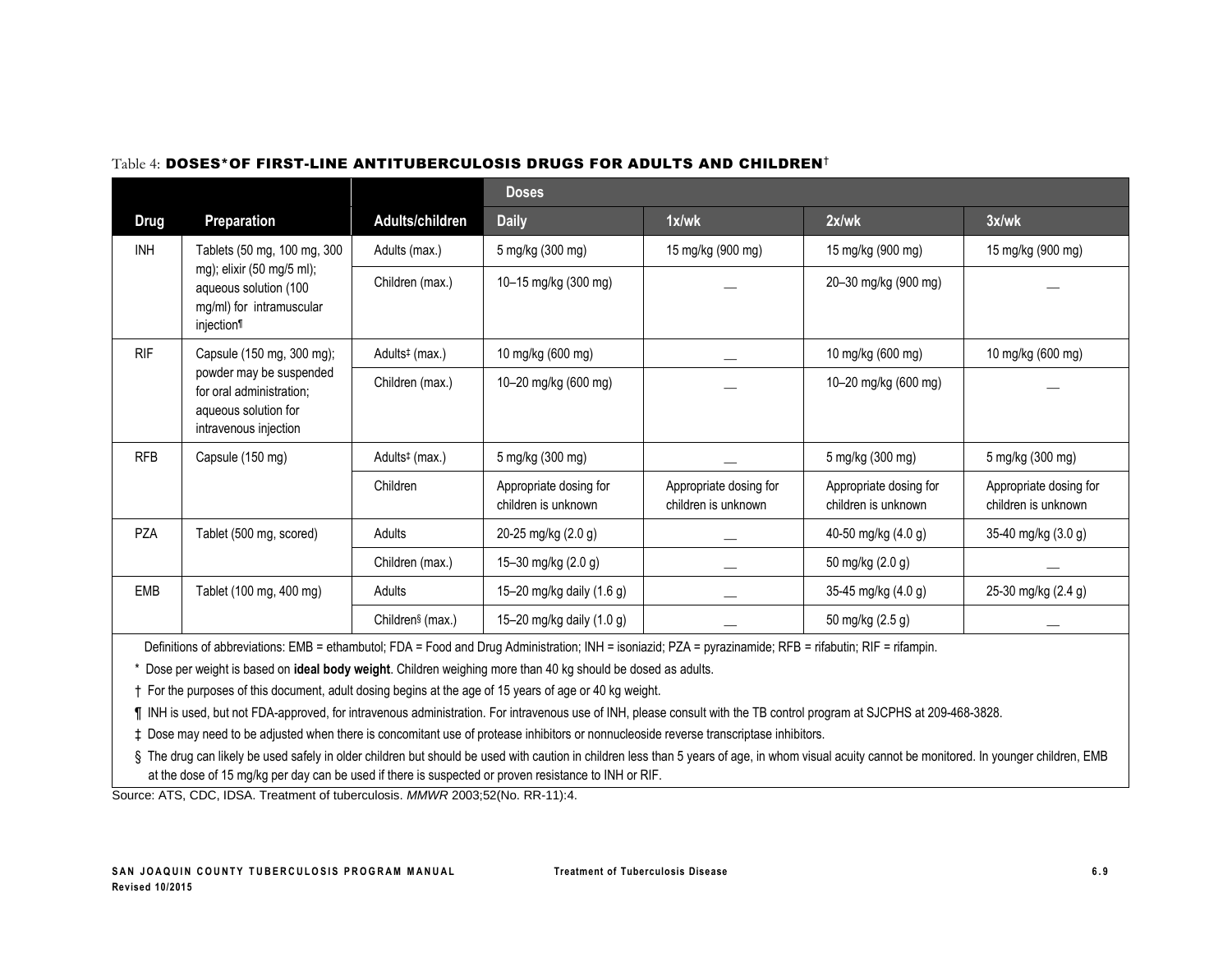### Duration of Treatment

The recommended regimens for treating patients with TB caused by drug-susceptible organisms have a duration of six to nine months. Each regimen has an initial phase of two months, followed by a continuation phase of either four or seven months.

#### **Pulmonary TB**

The standard duration of treatment for pulmonary TB should be six months. Treatment should be extended to 9 months if:

- **1.** PZA is not taken for the first 8 weeks;
- **2.** There is extensive disease on CXR with cavitation; or
- **3.** The patient is still culture positive after 8 weeks of adequate treatment.

In HIV-negative, culture-negative patients, treatment for four months may be adequate if there is clinical or radiographic improvement and no other etiology identified. However, HIV-infected patients with culture-negative pulmonary TB should be treated for a minimum of six months.

#### **Extrapulmonary TB**

The standard duration of treatment for extrapulmonary TB should also be six months. Note that there are two exceptions to the standard six-month duration of treatment.

- **1.** For tuberculous meningitis, the optimal length of therapy has not been established, although some experts recommend nine to twelve months.
- **2.** Treatment for bone or joint TB may need to extend to nine months.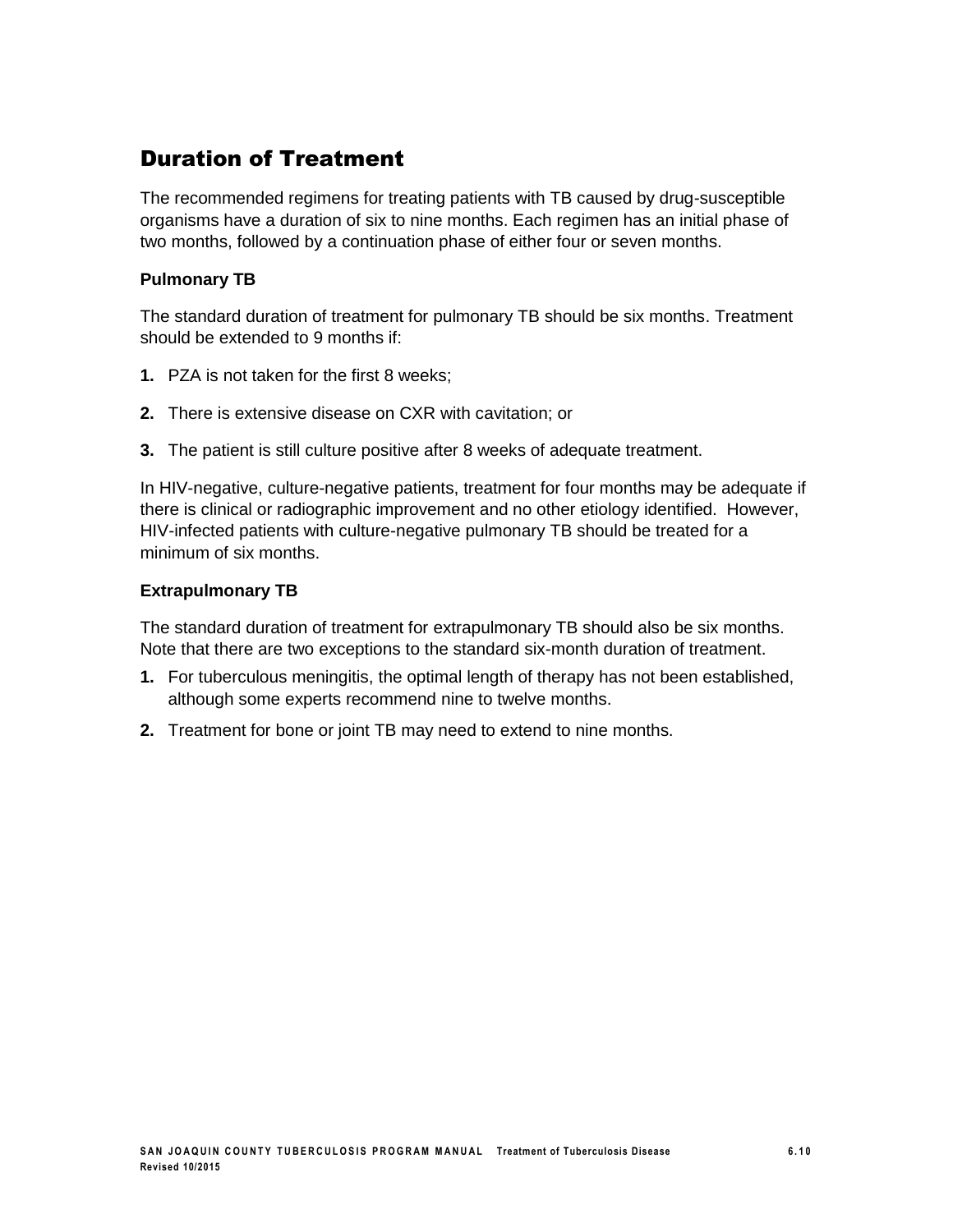# Side Effects and Adverse Reactions

The patient should be monitored by a clinician at least monthly for signs and symptoms of adverse reactions until treatment is completed. If a patient is symptomatic, monitoring may need to occur more frequently. Chemistries and complete blood count (CBC), aspartate aminotransferase (AST)/alanine aminotransferase (ALT), or other tests based on specific drugs should be done as indicated. See Table 6**: Monitoring and Interventions for Side Effects and Adverse Reactions** in this section.

As is true with all medications, combination chemotherapy for tuberculosis is associated with a predictable incidence of adverse effects, some mild, some serious.

Adverse effects are fairly common and often manageable. Although it is important to be attuned to the potential for adverse effects, it is at least equally important that first-line drugs not be stopped without adequate justification. However, adverse reactions can be severe, and thus, it is important to recognize adverse reactions that indicate when a drug should not be used. Mild adverse effects can generally be managed with symptomatic therapy; with more severe effects, the offending drug or drugs must be discontinued. Proper management of more serious adverse reactions often requires expert consultation.

Monitor patients for side effects and adverse reactions following the basic monitoring steps listed below.

### Basic Monitoring Steps

- **1.** All healthcare workers providing treatment for TB disease should be familiar with the American Thoracic Society (ATS)/Centers for Disease Control and Prevention (CDC) guidelines.
	- **a.** All jurisdictions should follow the national monitoring guidelines identified in the current guidelines for treatment of TB, "Treatment of Tuberculosis" (*MMWR*  2003;52[No. RR-11]) at <http://www.cdc.gov/mmwr/PDF/rr/rr5211.pdf> .
	- **b.** It is also important to check for guideline updates posted on the CDC's Division of Tuberculosis Elimination home page at <http://www.cdc.gov/tb/> and the list of guidelines by date at [http://www.cdc.gov/tb/pubs/mmwr/Maj\\_guide/List\\_date.htm.](http://www.cdc.gov/tb/pubs/mmwr/Maj_guide/List_date.htm)
- **2.** While on treatment, all patients should be evaluated in person at baseline (before starting treatment) and then at least monthly for side effects and adverse reactions.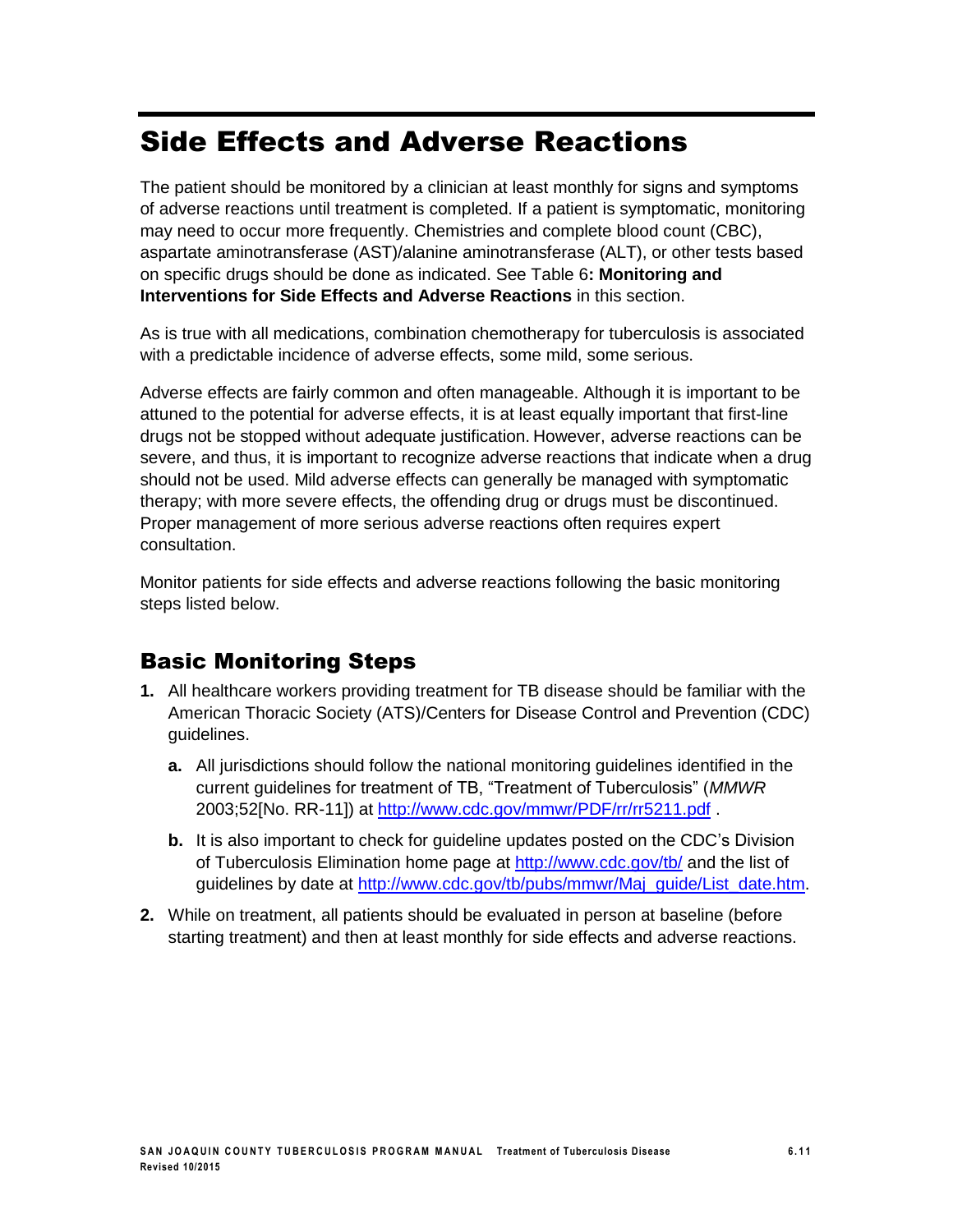- **3.** The common side effects of and adverse reactions to drugs used to treat for TB disease are listed below in Table 5: **Reporting Reactions to Antituberculosis Medications**. Educate patients to stop the medicine and promptly report any of the symptoms or signs listed in Table 5 or any unexplained illness to the prescribing provider immediately.
- **4.** If you suspect that an antituberculosis drug may be causing a particular side effect or adverse reaction:
	- **a.** Refer to Table 6: **Monitoring and Interventions for Side Effects and Adverse Reactions**.
	- **b.** Consult with the SJCPHS TB program by calling 209-468-3828.
- **5.** If you suspect that an antituberculosis drug may be interacting with other medications that the patient is taking, ensure that the provider is notified and also notify SJCPHS TB Program. More information can be found on pages 45–47 in the "Treatment of Tuberculosis" (*MMWR* 2003;52[No. RR-11]) at <http://www.cdc.gov/mmwr/PDF/rr/rr5211.pdf> .
- **6.** Document the following patient information and fax to PHS TB Control Program (209) 468-8222:
	- **a.** Review of symptoms, test results, side effects, and adverse reactions
	- **b.** Education given
	- **c.** Refill provided
	- **d.** Description of any problems encountered and action taken for that visit
	- **e.** Next appointment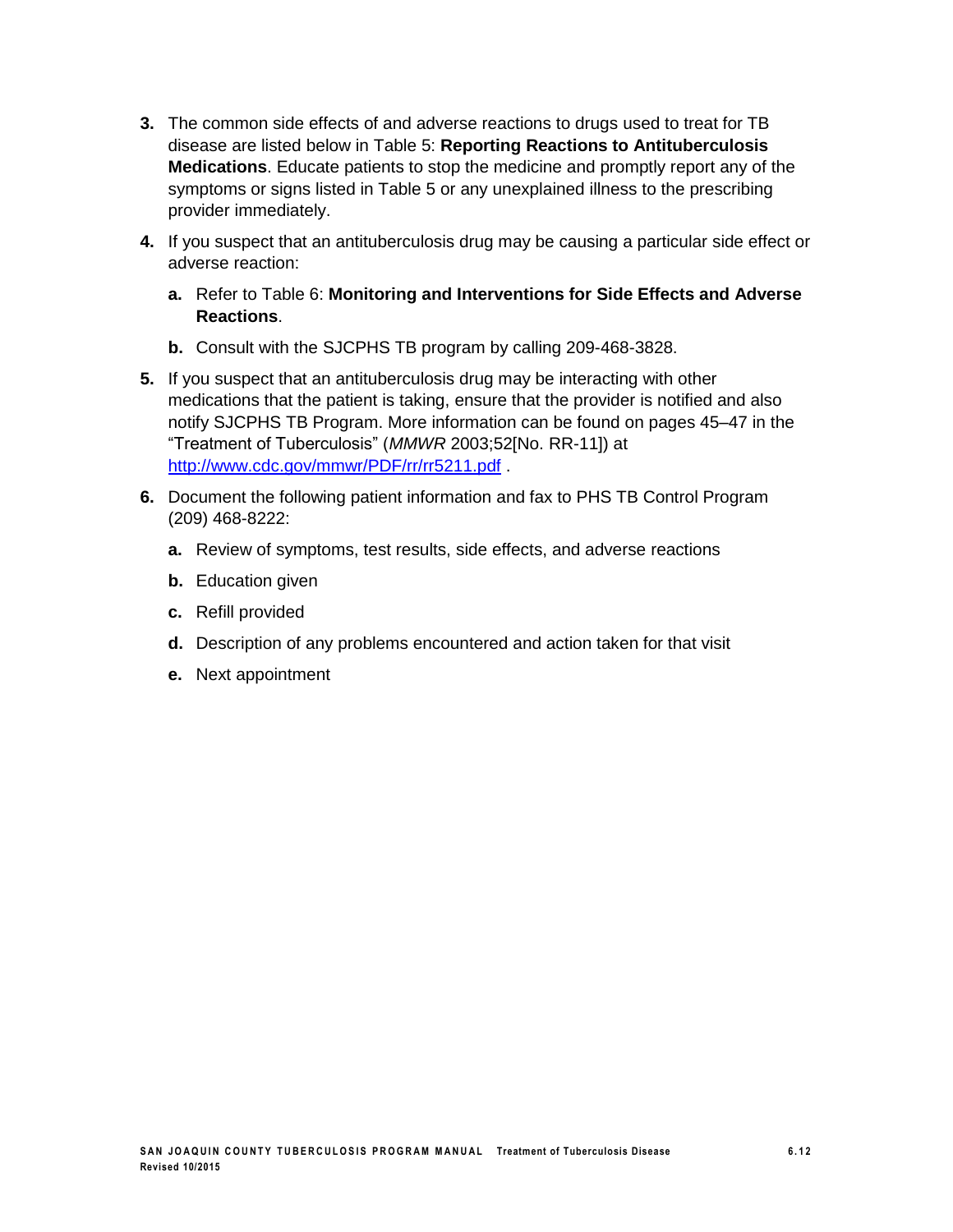### Reporting Reactions

The patient should be instructed to report to the provider the side effects and adverse reactions listed below in Table 5.

| <b>Potentially Serious</b><br><b>Adverse Reactions*</b>                                                                                                                                                                                                                                                                                                                                | <b>Less Severe</b><br>Signs and Symptoms*                                                                                                                                                                 |
|----------------------------------------------------------------------------------------------------------------------------------------------------------------------------------------------------------------------------------------------------------------------------------------------------------------------------------------------------------------------------------------|-----------------------------------------------------------------------------------------------------------------------------------------------------------------------------------------------------------|
| These signs and symptoms suggest side effects,<br>including hepatotoxicity and require immediate<br>medical attention:<br>■ Jaundice<br>■ Dark urine<br>• Vomiting<br>Abdominal pain<br>$\blacksquare$ Fever<br>■ Ototoxicity<br>■ Visual changes<br>• Vestibular changes<br>• Marked clinical rash<br>Instruct the patient to stop TB medications until<br>evaluated by the provider. | Report the following signs and symptoms within 24<br>hours:<br>■ Anorexia<br>• Nausea<br>■ Malaise<br>• Peripheral neuropathy: tingling or burning sensation<br>in hands or feet<br>$\blacksquare$ Rashes |
| treatment of TB, "Treatment of Tuberculosis" (MMWR 2003;52[No. RR-11]), at<br>http://www.cdc.gov/mmwr/PDF/rr/rr5211.pdf.                                                                                                                                                                                                                                                               | * These lists are not all-inclusive. Second-line drugs are not included. For a complete list, refer to the current guidelines for                                                                         |

#### Table 5: REPORTING REACTIONS TO ANTITUBERCULOSIS MEDICATIONS

Source: California Department of Public Health (CDPH)/California Tuberculosis Controllers Association (CTCA). TB case management—core components. *CDPH/CTCA Joint Guidelines* [CTCA Web site]*.* Nov 2011. Available at: [http://www.ctca.org/fileLibrary/file\\_238.pdf.](http://www.ctca.org/fileLibrary/file_238.pdf) Accessed July 2, 2015.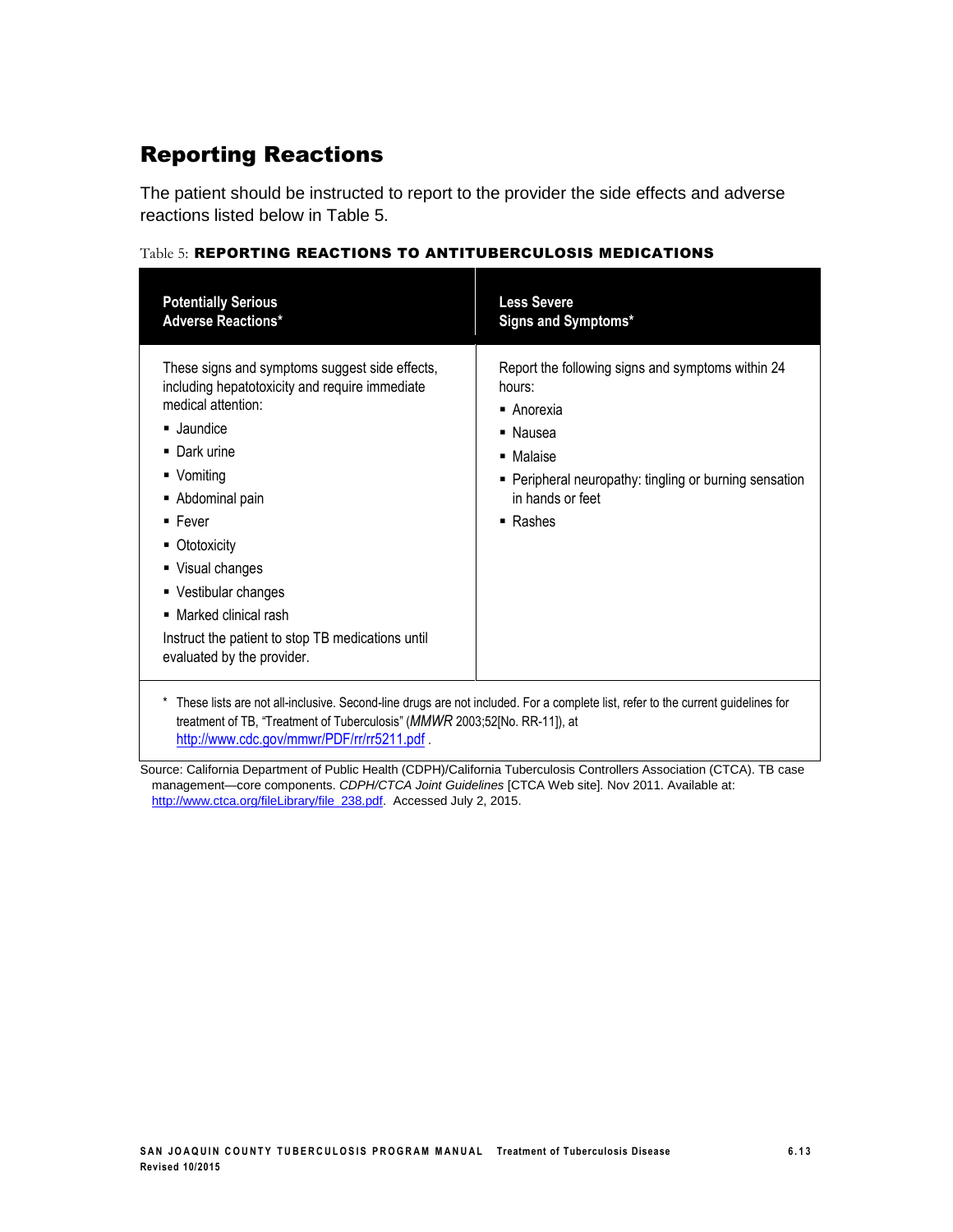### Monitoring for Side Effects and Adverse Reactions by Antituberculosis Drug

Refer to Table 6**: Monitoring and Interventions for Side Effects and Adverse Reactions** to do the following:

- **IDENTIFY 19 IDENTIFY 10 IDENTIFY 10 IDENTIFY 10 IDENTIFY 10 IDENTIFY 10 IDENTIFY 10 IDENTIFY 10 IDENTIFY 10 IDENTIFY 10 IDENTIFY 10 IDENTIFY 10 IDENTIFY 10 IDENTIFY 10 IDENTIFY 10 IDENTIFY 10 IDENTIFY 10 IDENTIFY 10 IDENT** antituberculosis drugs
- **•** Determine how to monitor for side effects and adverse reactions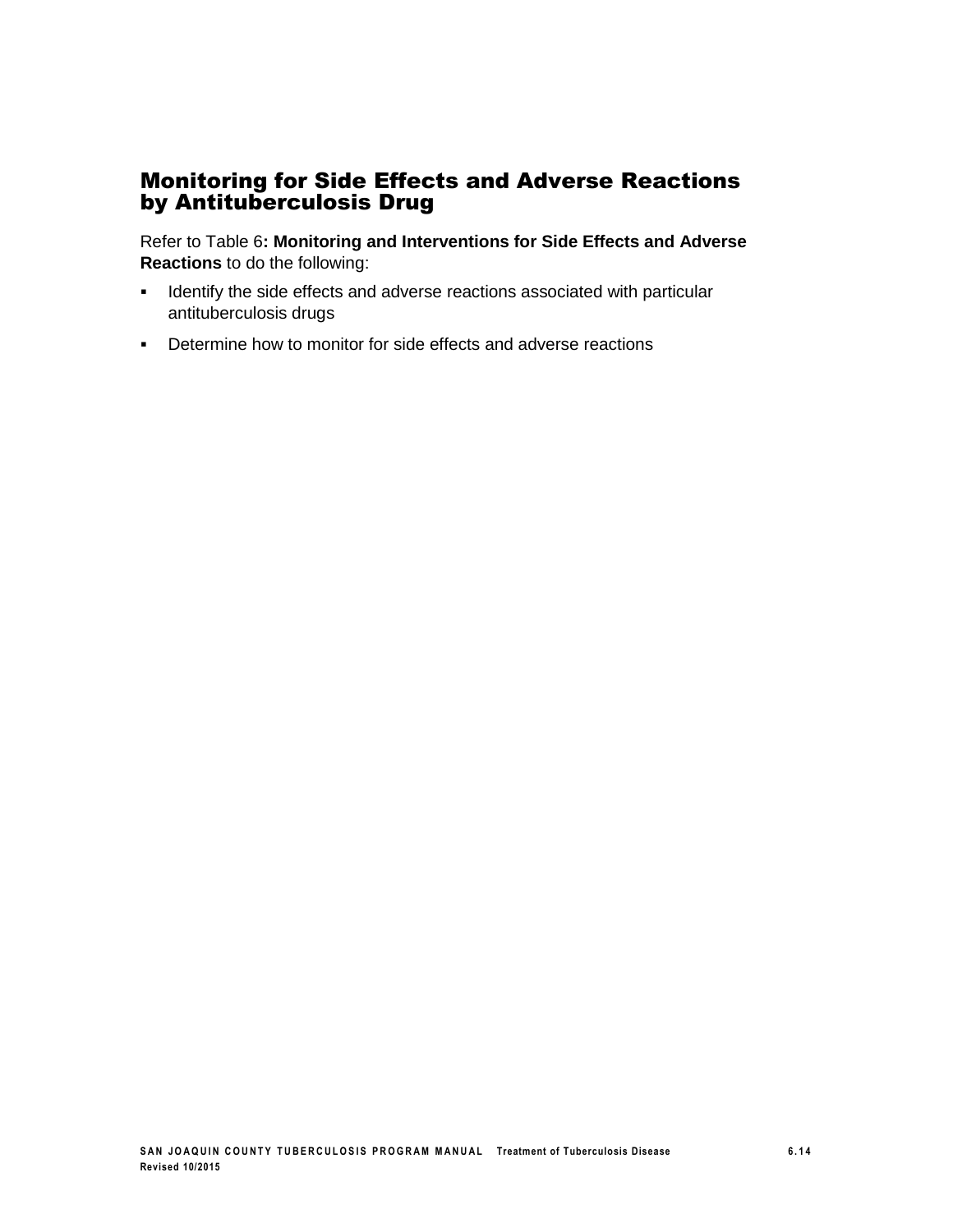| Anti-<br>tuberculosis<br>Drug | Side Effects/<br><b>Adverse Reactions</b>                                                                                               | <b>Monitoring</b>                                                                                                                                                                                                                                                                                                                                                                                                                                                                                | <b>Comments</b>                                                                                                                                                                                                                                                                                                                                                                                                                                                              |
|-------------------------------|-----------------------------------------------------------------------------------------------------------------------------------------|--------------------------------------------------------------------------------------------------------------------------------------------------------------------------------------------------------------------------------------------------------------------------------------------------------------------------------------------------------------------------------------------------------------------------------------------------------------------------------------------------|------------------------------------------------------------------------------------------------------------------------------------------------------------------------------------------------------------------------------------------------------------------------------------------------------------------------------------------------------------------------------------------------------------------------------------------------------------------------------|
| Isoniazid (INH)               | $\blacksquare$ Rash<br>■ Hepatic enzyme elevation<br>■ Hepatitis<br>• Peripheral neuropathy<br>• Mild central nervous system<br>effects | Clinical monitoring monthly<br>Liver function tests (aspartate aminotransferase<br>[AST], alanine aminotransferase [ALT], and serum<br>bilirubin) at baseline<br>Repeat measurements if<br>• Baseline results are abnormal<br>• Patient is pregnant, in the immediate postpartum<br>period, or at high risk for adverse reactions<br>• Patient has symptoms of adverse reactions<br>• Patient has underlying liver disease including<br>viral hepatitis<br>• Patient has a history of alcoholism | Hepatitis risk increases with age and alcohol<br>consumption.<br>Pyridoxine (vitamin B6, 10-25 mg/d) might prevent<br>peripheral neuropathy and central nervous system<br>effects.<br>Serum concentrations of phenytoin, disulfiram<br>(Antabuse), and carbamazepine may be increased in<br>persons taking INH. Measure serum concentrations of<br>phenytoin and carbamazepine in patients receiving INH<br>(with or without rifampin), and adjust the dose if<br>necessary. |

#### Table 6: MONITORING AND INTERVENTIONS FOR SIDE EFFECTS AND ADVERSE REACTIONS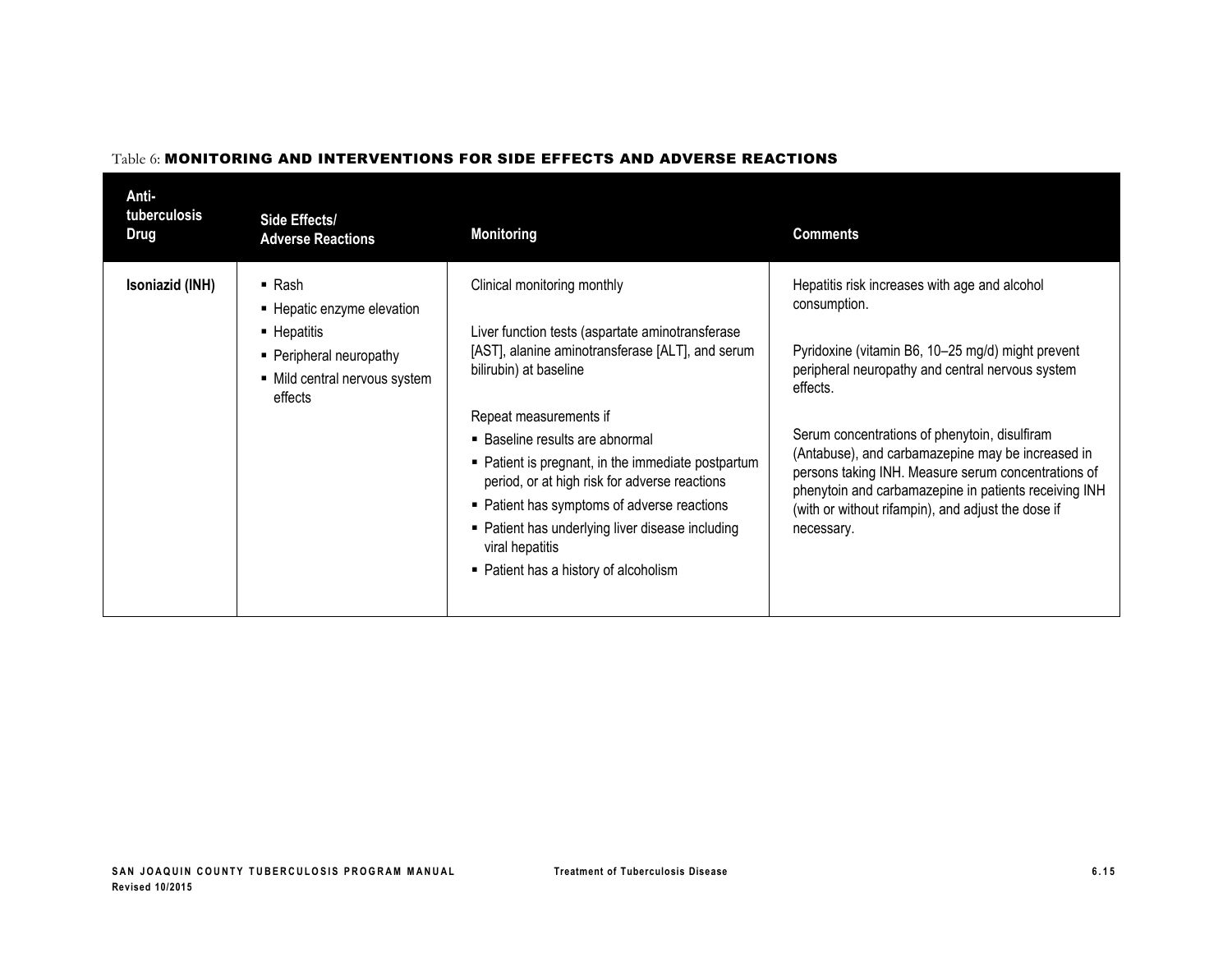| Anti-<br>tuberculosis<br><b>Drug</b> | Side Effects/<br><b>Adverse Reactions</b>                                                                                                                                                                                        | <b>Monitoring</b>                                                                                                                                                                                                                                                                                                                                                                                                                                                                                         | <b>Comments</b>                                                                                                                                                                                                                                                                                                                                                                                                                                                                                                                                                                                                                                                                                                                                                                                                                                                                                                                                                                                                                                                                  |
|--------------------------------------|----------------------------------------------------------------------------------------------------------------------------------------------------------------------------------------------------------------------------------|-----------------------------------------------------------------------------------------------------------------------------------------------------------------------------------------------------------------------------------------------------------------------------------------------------------------------------------------------------------------------------------------------------------------------------------------------------------------------------------------------------------|----------------------------------------------------------------------------------------------------------------------------------------------------------------------------------------------------------------------------------------------------------------------------------------------------------------------------------------------------------------------------------------------------------------------------------------------------------------------------------------------------------------------------------------------------------------------------------------------------------------------------------------------------------------------------------------------------------------------------------------------------------------------------------------------------------------------------------------------------------------------------------------------------------------------------------------------------------------------------------------------------------------------------------------------------------------------------------|
| Rifampin (RIF)                       | $\blacksquare$ Rash<br>• Gastrointestinal upset<br>• Hepatitis<br>$-$ Fever<br>• Bleeding problems<br>• Thrombocytopenia<br>• Renal failure<br>• Flu-like symptoms<br>• Orange-colored body fluids<br>(secretions, urine, tears) | Complete blood count, platelets, and liver function<br>tests (aspartate aminotransferase [AST], alanine<br>aminotransferase [ALT], and serum bilirubin) at<br>baseline<br>Repeat measurements if<br>• Baseline results are abnormal<br>• Patient has symptoms of adverse reactions<br>• Patient is pregnant, in the immediate postpartum<br>period, or at high risk for adverse reactions<br>• Patient has underlying liver disease including<br>viral hepatitis<br>• Patient has a history of alcoholism | There are a number of drug interactions with potentially<br>serious consequences. Significant interactions with<br>methadone, birth control hormones, and many other<br>drugs.<br>Contraindicated or should be used with caution when<br>administered with protease inhibitors (PIs) and<br>nonnucleoside reverse transcriptase inhibitors<br>(NNRTIs). Reduces levels of many drugs (e.g., PIs,<br>NNRTIs, methadone, dapsone, ketoconazole, coumadin<br>derivatives, hormonal contraceptive, digitalis,<br>sulfonylureas, diazepam, ß-blockers, anticonvulsants,<br>and theophylline).<br>For more information, refer to "Section 7: Drug<br>Interactions" on page 45 in "Treatment of Tuberculosis"<br>at http://www.cdc.gov/mmwr/PDF/rr/rr5211.pdf.<br>Because information regarding rifamycin drug<br>interactions is evolving rapidly, consult the CDC's<br>Division of Tuberculosis "News and Updates" Web page<br>at http://www.cdc.gov/tb/ to obtain the most up-to-date<br>information.<br>Colors body fluids orange.<br>May permanently discolor soft contact lenses. |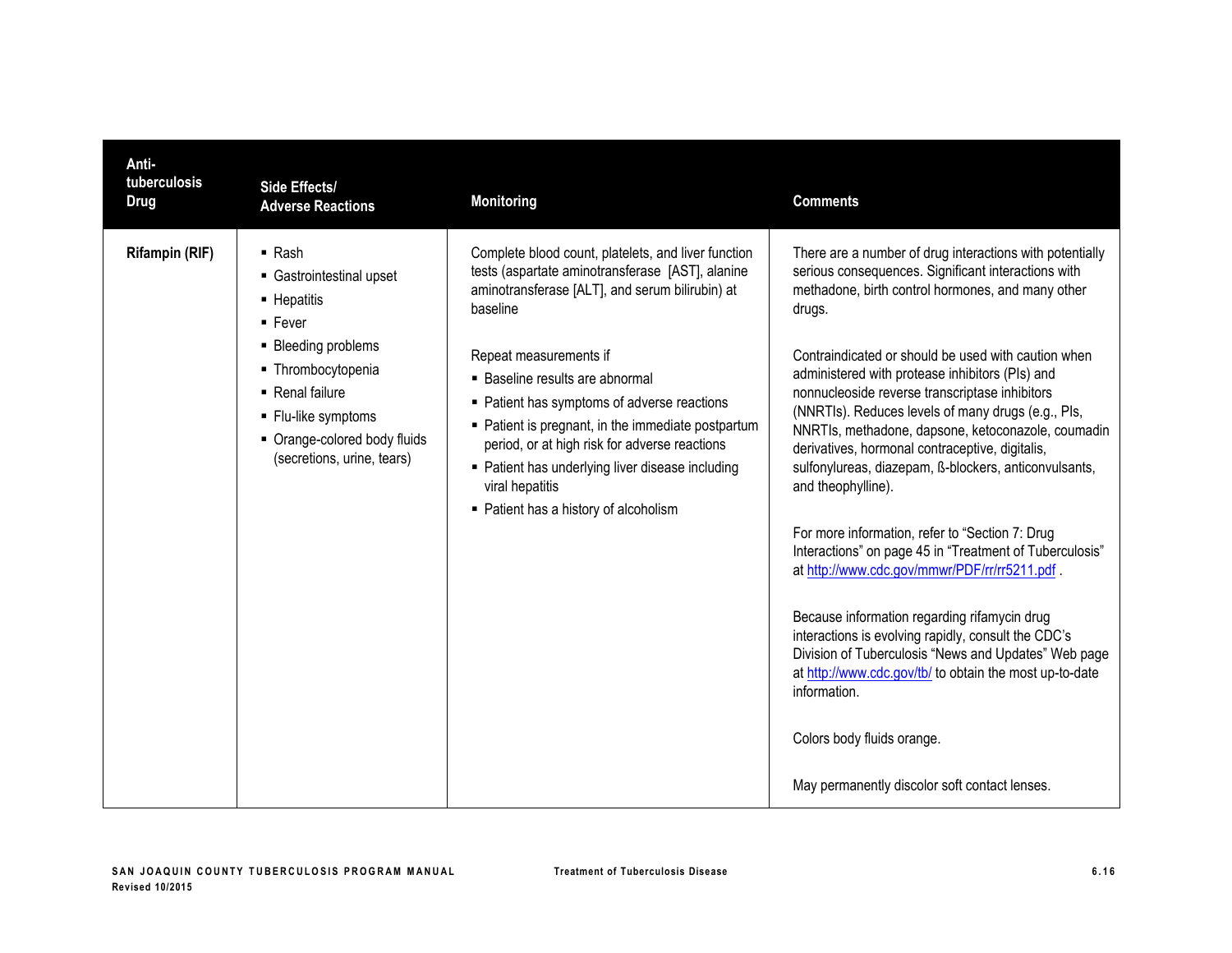| Anti-<br>tuberculosis<br><b>Drug</b> | Side Effects/<br><b>Adverse Reactions</b>                                                                                                                                                                                            | <b>Monitoring</b>                                                                                                                                                                                                                                                                                                                                                                                                                                                                                                                                                                                                                  | <b>Comments</b>                                                                                                                                                                                                                                                                                                                                                                                                                                                                                                                                                                                                                                                                                                                                         |
|--------------------------------------|--------------------------------------------------------------------------------------------------------------------------------------------------------------------------------------------------------------------------------------|------------------------------------------------------------------------------------------------------------------------------------------------------------------------------------------------------------------------------------------------------------------------------------------------------------------------------------------------------------------------------------------------------------------------------------------------------------------------------------------------------------------------------------------------------------------------------------------------------------------------------------|---------------------------------------------------------------------------------------------------------------------------------------------------------------------------------------------------------------------------------------------------------------------------------------------------------------------------------------------------------------------------------------------------------------------------------------------------------------------------------------------------------------------------------------------------------------------------------------------------------------------------------------------------------------------------------------------------------------------------------------------------------|
| <b>Rifabutin (RFB)</b>               | $\blacksquare$ Rash<br>• Hepatitis<br>$\blacksquare$ Fever<br>■ Thrombocytopenia<br>• Orange-colored body fluids<br>(secretions, urine, tears)<br>With increased levels of RFB:<br>• Severe arthralgias<br>• Uveitis<br>• Leukopenia | Complete blood count, platelets, and liver function<br>tests (aspartate aminotransferase [AST], alanine<br>aminotransferase [ALT], and serum bilirubin) at<br>baseline<br>Repeat measurements if<br>• Baseline results are abnormal<br>• Patient has symptoms of adverse reactions<br>• Patient is pregnant, in the immediate postpartum<br>period, or at high risk for adverse reactions<br>Use adjusted daily dose of RFB and monitor for<br>decreased antiretroviral activity and for RFB<br>toxicity if RFB taken concurrently with protease<br>inhibitors (PIs) or nonnucleoside reverse<br>transcriptase inhibitors (NNRTIs) | Although drug interactions are less problematic with<br>RFB, they still occur and close monitoring is required.<br>Contraindicated for HIV-infected patients taking hard-<br>gel saquinavir or delavirdine; caution is also advised if<br>RFB is administered with soft-gel saquinavir.<br>Similar to rifampin but less potent of an inducer,<br>rifabutin reduces levels of many drugs (e.g., PIs,<br>NNRTIs, methadone, dapsone, ketoconazole, coumadin<br>derivatives, hormonal contraceptive, digitalis,<br>sulfonylureas, diazepam, ß-blockers, anticonvulsants,<br>and theophylline).<br>When used with efavirenz, the daily dose of RFB should<br>be increased from 300 mg to 450 mg or 600 mg.<br>May permanently discolor soft contact lenses. |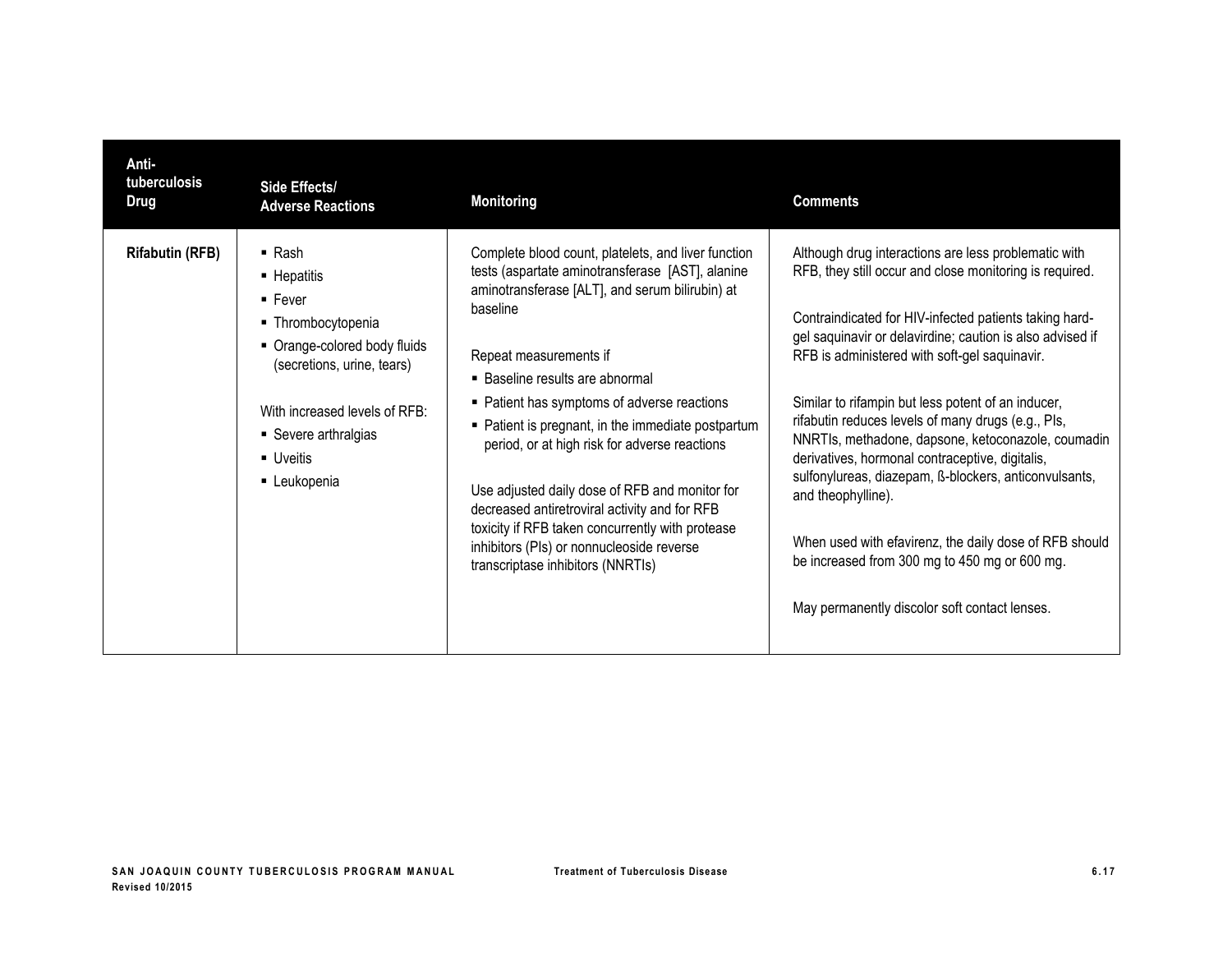| Anti-<br>tuberculosis<br><b>Drug</b> | Side Effects/<br><b>Adverse Reactions</b>          | <b>Monitoring</b>                                                                                    | <b>Comments</b>                                                        |
|--------------------------------------|----------------------------------------------------|------------------------------------------------------------------------------------------------------|------------------------------------------------------------------------|
| Pyrazinamide<br>(PZA)                | Gastrointestinal upset<br>$\blacksquare$ Hepatitis | Clinical monitoring at weeks 2, 4, and 8                                                             | Treat hyperuricemia only if patient has symptoms.                      |
|                                      | $\blacksquare$ Rash<br>• Photosensitive dermatitis | Baseline measurements of uric acid                                                                   | Might make glucose control more difficult in persons<br>with diabetes. |
|                                      | • Hyperuricemia                                    | Liver function tests (aspartate aminotransferase<br>[AST], alanine aminotransferase [ALT], and serum | Serum uric acid measurements are not recommended                       |
|                                      | Joint aches<br>Gout (rare)                         | bilirubin) at baseline                                                                               | as a routine but may serve as a surrogate marker for<br>compliance.    |
|                                      |                                                    | Repeat measurements if                                                                               |                                                                        |
|                                      |                                                    | ■ Baseline results are abnormal                                                                      |                                                                        |
|                                      |                                                    | • Patient has symptoms of adverse reactions                                                          |                                                                        |
|                                      |                                                    | • Patient is pregnant, in the immediate postpartum<br>period, or at high risk for adverse reactions  |                                                                        |
|                                      |                                                    | • Patient has underlying liver disease including<br>viral hepatitis                                  |                                                                        |
|                                      |                                                    | • Patient has a history of alcoholism                                                                |                                                                        |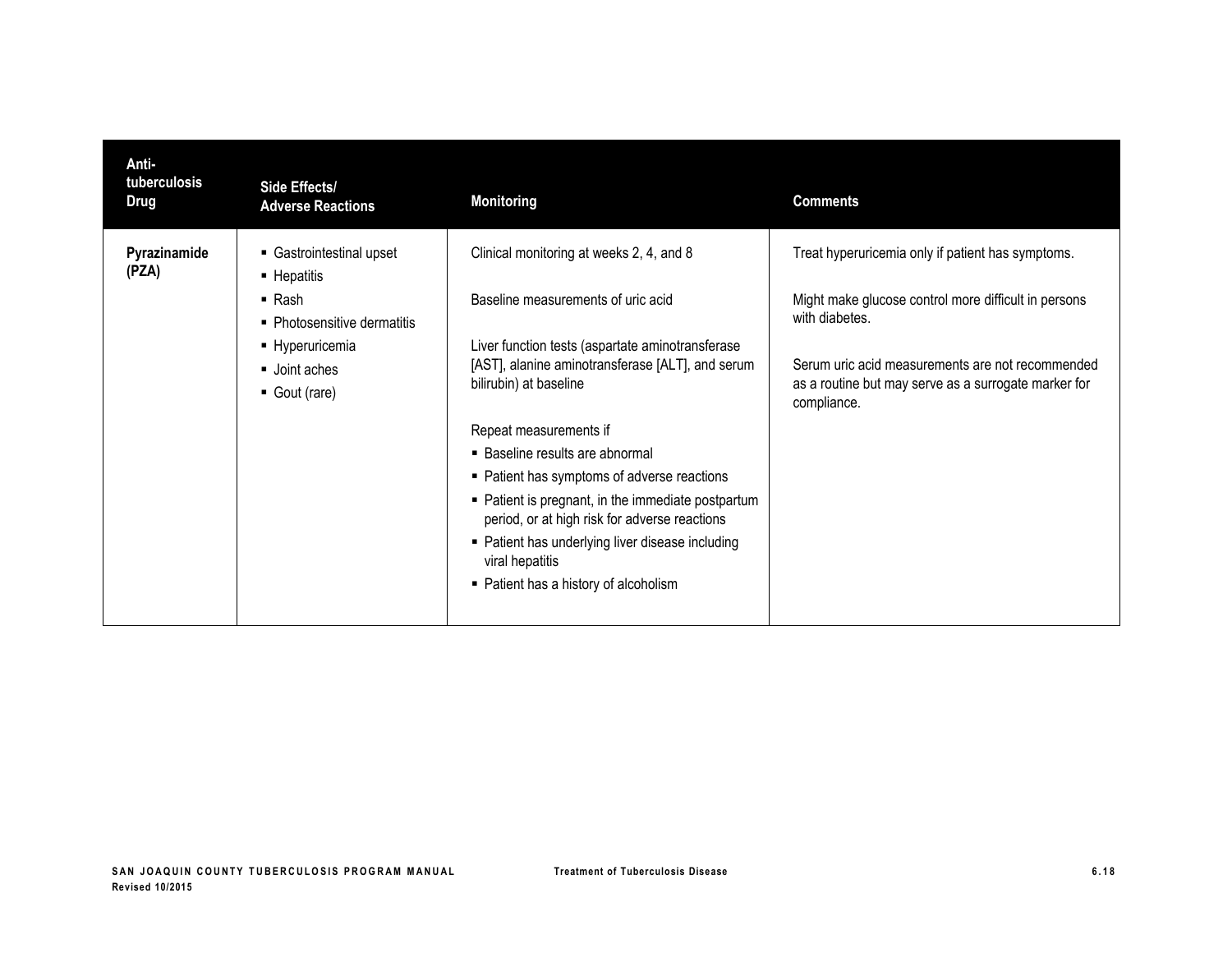| Anti-<br>tuberculosis<br>Drug                                                                                                                                          | Side Effects/<br><b>Adverse Reactions</b>                                  | <b>Monitoring</b>                                                                                                                                                                                      | <b>Comments</b>                                                                                                                           |
|------------------------------------------------------------------------------------------------------------------------------------------------------------------------|----------------------------------------------------------------------------|--------------------------------------------------------------------------------------------------------------------------------------------------------------------------------------------------------|-------------------------------------------------------------------------------------------------------------------------------------------|
| Ethambutol<br>(EMB)                                                                                                                                                    | • Optic neuritis (pre-existing<br>optic neuritis is a<br>contraindication) | Baseline tests of visual acuity (Snellen chart) and<br>color discrimination (Ishihara tests)                                                                                                           | Optic neuritis may be unilateral; check each eye<br>separately.                                                                           |
|                                                                                                                                                                        | $\blacksquare$ Rash                                                        | At each monthly visit, patients should be<br>questioned regarding possible visual disturbances,<br>including blurred vision or scotomata                                                               | Patients should be instructed to contact their physician<br>or public health clinic immediately if they experience a<br>change in vision. |
|                                                                                                                                                                        |                                                                            | Monthly testing of visual acuity and color<br>discrimination is recommended for<br>■ Patients taking doses > 20 mg/kg<br>• Patients receiving EMB for >2 months<br>• Patients with renal insufficiency | EMB should be discontinued immediately and<br>permanently if there are any signs of visual toxicity.                                      |
| Definitions of abbreviations: ALT = alanine aminotransferase; AST = aspartate aminotransferase; EMB = ethambutol; HIV = human immunodeficiency virus; INH = isoniazid; |                                                                            |                                                                                                                                                                                                        |                                                                                                                                           |

NNRTIs = nonnucleoside reverse transcriptase inhibitors; PZA = pyrazinamide; PIs = protease inhibitors; RFB = rifabutin; RIF = rifampin; RPT = rifapentine.

Sources: CDC. Targeted tuberculin testing and treatment of latent tuberculosis infection. MMWR 2000;49 (No. RR-6):26-29, 38-39; ATS, CDC, IDSA. Treatment of tuberculosis. *MMWR* 2003;52(No. RR-11):19–25; CDC. Update: Adverse event data and revised American Thoracic Society/CDC recommendations against the use of rifampin and pyrazinamide for treatment of latent tuberculosis infection—United States. *MMWR* 2003;52(No. 31):735–736; CDC.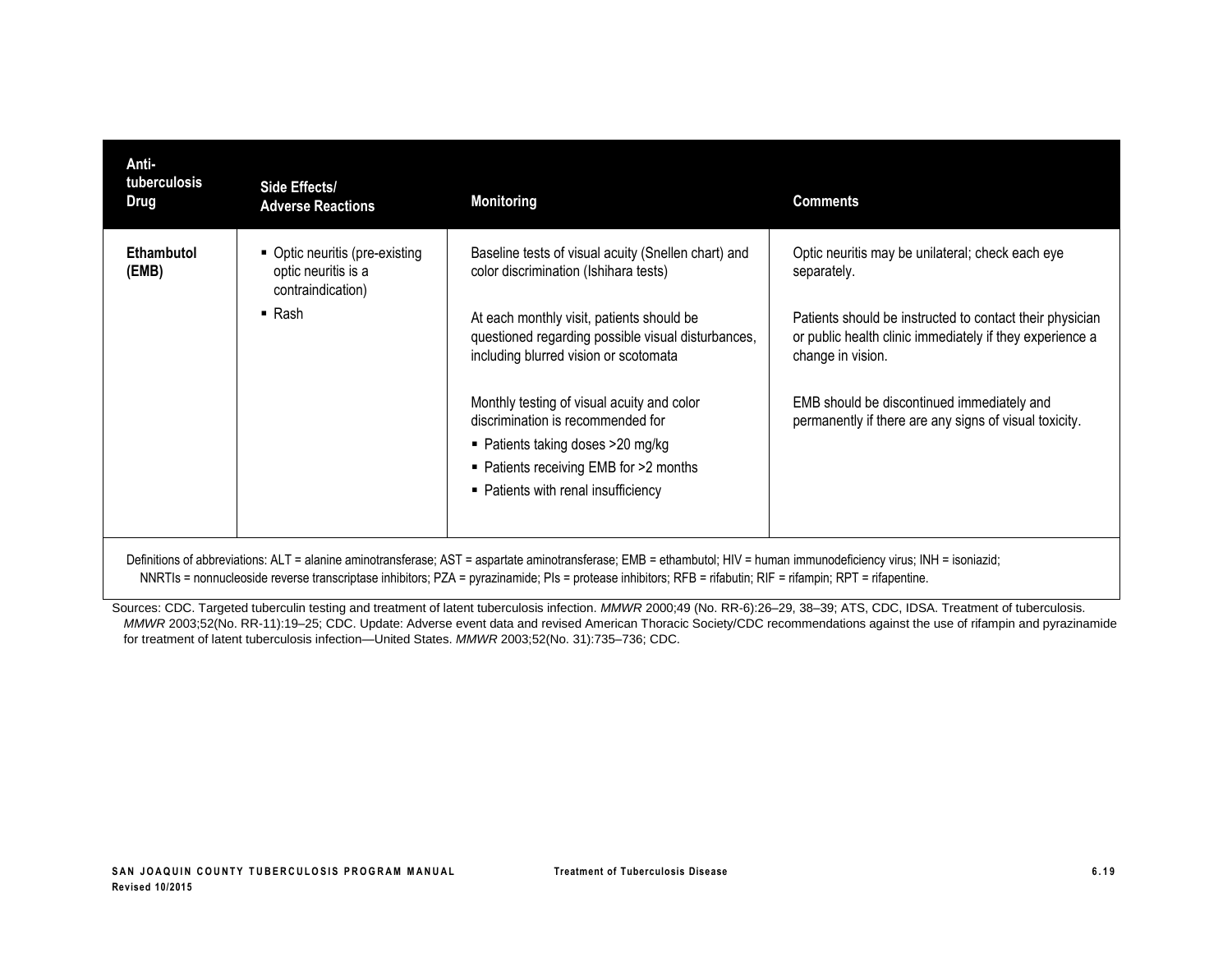# Response to Treatment



For consultation regarding a patient's response to treatment, contact the TB control program at SJCPHS at 209-468-3828.

For patients whose sputum cultures are positive before treatment, the best way to measure the effectiveness of therapy is to obtain specimens for culture every two weeks until the cultures convert to negative. Patients with multidrug-resistant tuberculosis (MDR-TB) should have cultures performed monthly for the entire course of treatment.

In some cases, a patient may not be able to produce a sputum specimen after two months of treatment. If culture conversion is not able to be documented at two months, duration of treatment will be determined by the TB Controller.

Radiographic evaluations during treatment are of less importance than sputum evaluation. However, a chest radiograph at two months of treatment is important to assess response to treatment and another chest radiograph at completion of treatment provides a baseline for comparison with future films.

Patients whose cultures have not become negative or whose symptoms do not resolve despite two months of therapy should be evaluated for potential drug-resistant disease, malabsorption, or failure to adhere to the regimen.



If drug susceptibility results show resistance to any of the first-line drugs or if the patient remains symptomatic or smear- or culture-positive after two months, contact the TB control program at SJCPHS at 209-468-3828 immediately.

In patients with negative sputum cultures before treatment, the major indicators of response to therapy are the chest radiograph and clinical evaluation. The intervals at which chest radiography should be repeated depend on the clinical circumstances and the differential diagnoses that are being considered but usually should be no more than every two months. If the radiograph does not improve after the patient has received two months of treatment, the abnormality may be the result of either previous (not current) TB or another process.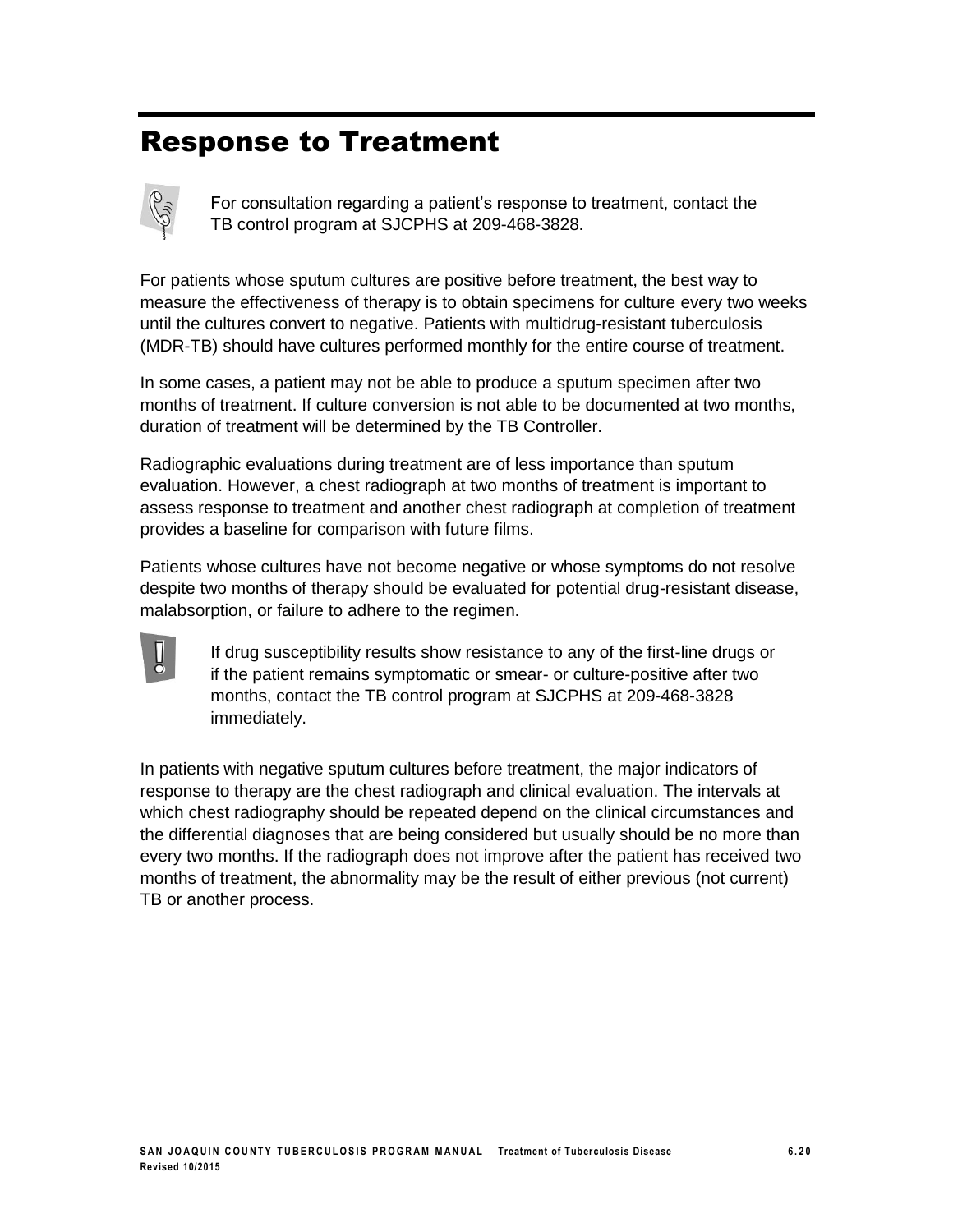# Completion of Therapy

The San Joaquin County TB controller determines the appropriate length of treatment for all cases of active tuberculosis. A full course of therapy (completion of treatment) is determined more accurately if the total number of doses ingested is taken into account, as well as the duration of therapy. If there are no interruptions in drug administration, six months is usually the minimum duration of treatment and accurately indicates the amount of time in which drugs are given. However, in human immunodeficiency virus (HIV)-negative, culture-negative patients, treatment for four months may be adequate if there is clinical or radiographic improvement and no other etiology identified.



For consultation regarding the treatment of tuberculosis (TB) in a patient with negative cultures, contact the TB control program at SJCPHS at 209- 468-3828.

In some cases, either because of drug toxicity or nonadherence to the treatment regimen, the specified number of doses cannot be administered within the targeted period. In such cases, the goal is to deliver the specified number of doses within a recommended maximum time. For example, for a six-month daily regimen, the total doses should be administered within nine months of beginning treatment. If treatment is not completed within this period, the patient needs to be assessed to determine the appropriate action to take, such as continuing treatment for a longer duration or restarting treatment from the beginning.



Treating a patient for a defined duration, without accounting for the number of doses taken, can result in undertreatment.

Interruptions in treatment may have a significant effect on the duration of therapy. Reinstitution of treatment must take into account the extensiveness of the disease (e.g., cavitary versus noncavitary disease on chest radiograph, smears and cultures, immunologic status), the point in time when the interruption occurred, and the duration of the interruption. In general, the earlier in treatment and the longer the duration of the interruption, the more serious the effect and the greater the need to restart therapy from the beginning.



For consultation regarding completion of therapy or considerations for retreatment, contact the TB control program at SJCPHS at 209-468-3828.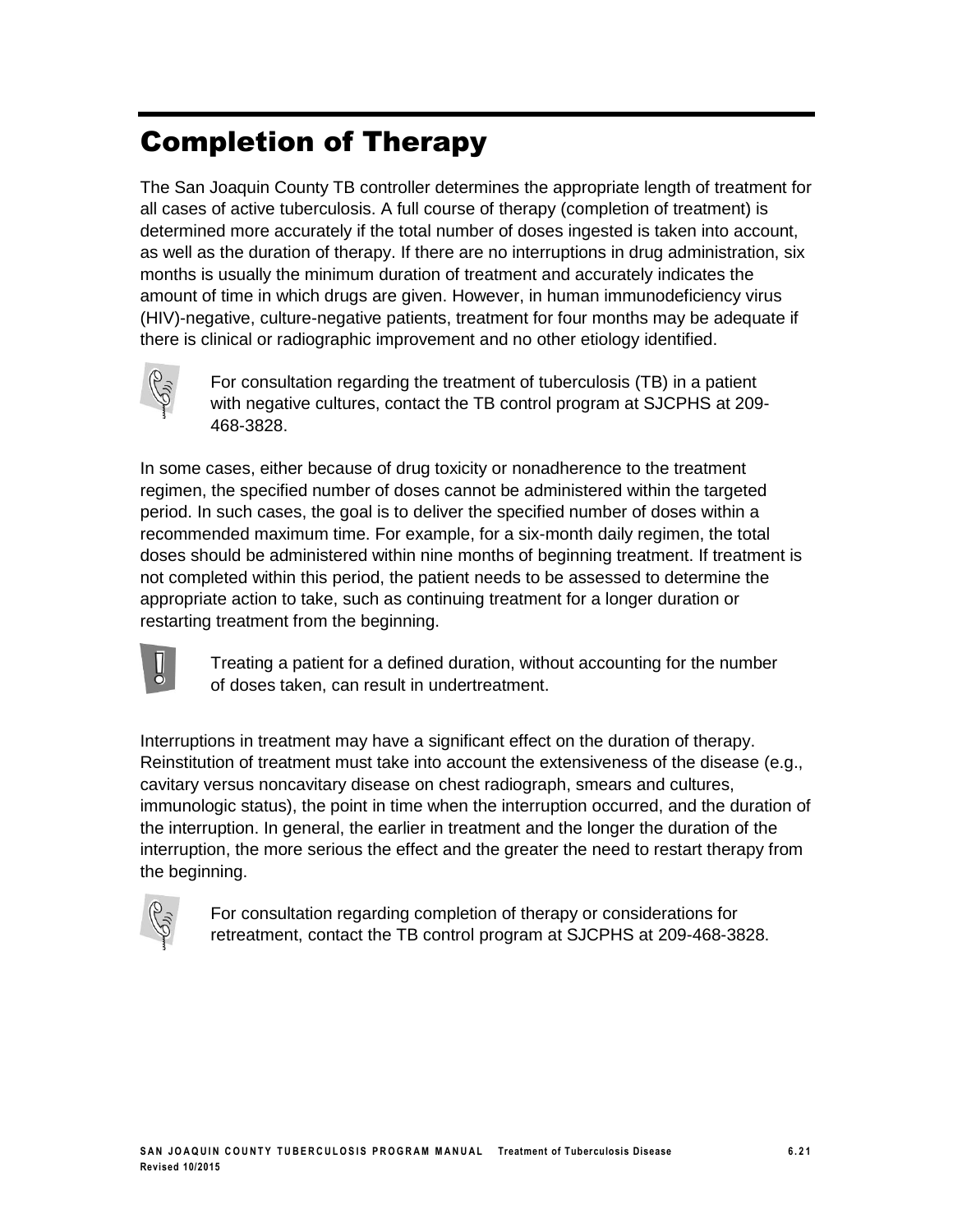# Post-Treatment Evaluation

Routine follow-up after completion of therapy is not necessary for patients with a satisfactory and prompt bacteriologic response to a six- or nine-month regimen that included both isoniazid and rifampin.

The table below describes the clinician's responsibilities at completion of therapy for cases in which the organisms are drug-susceptible and drug-resistant.

| <b>Drug Susceptibility</b>                                       | <b>Clinician's Actions</b>                                                                                                       |
|------------------------------------------------------------------|----------------------------------------------------------------------------------------------------------------------------------|
| Drug-susceptible<br>organisms                                    | Instruct the patient to promptly report the development of any symptoms, particularly<br>prolonged cough, fever, or weight loss. |
| Organisms resistant to<br>isoniazid, rifampin, or<br><b>both</b> | Individualize follow-up evaluation.                                                                                              |

Table 7: CLINICIAN'S RESPONSIBILITIES AT COMPLETION OF THERAPY



For consultation regarding post-treatment evaluation, contact the TB control program at SJCPHS at 209-468-3828.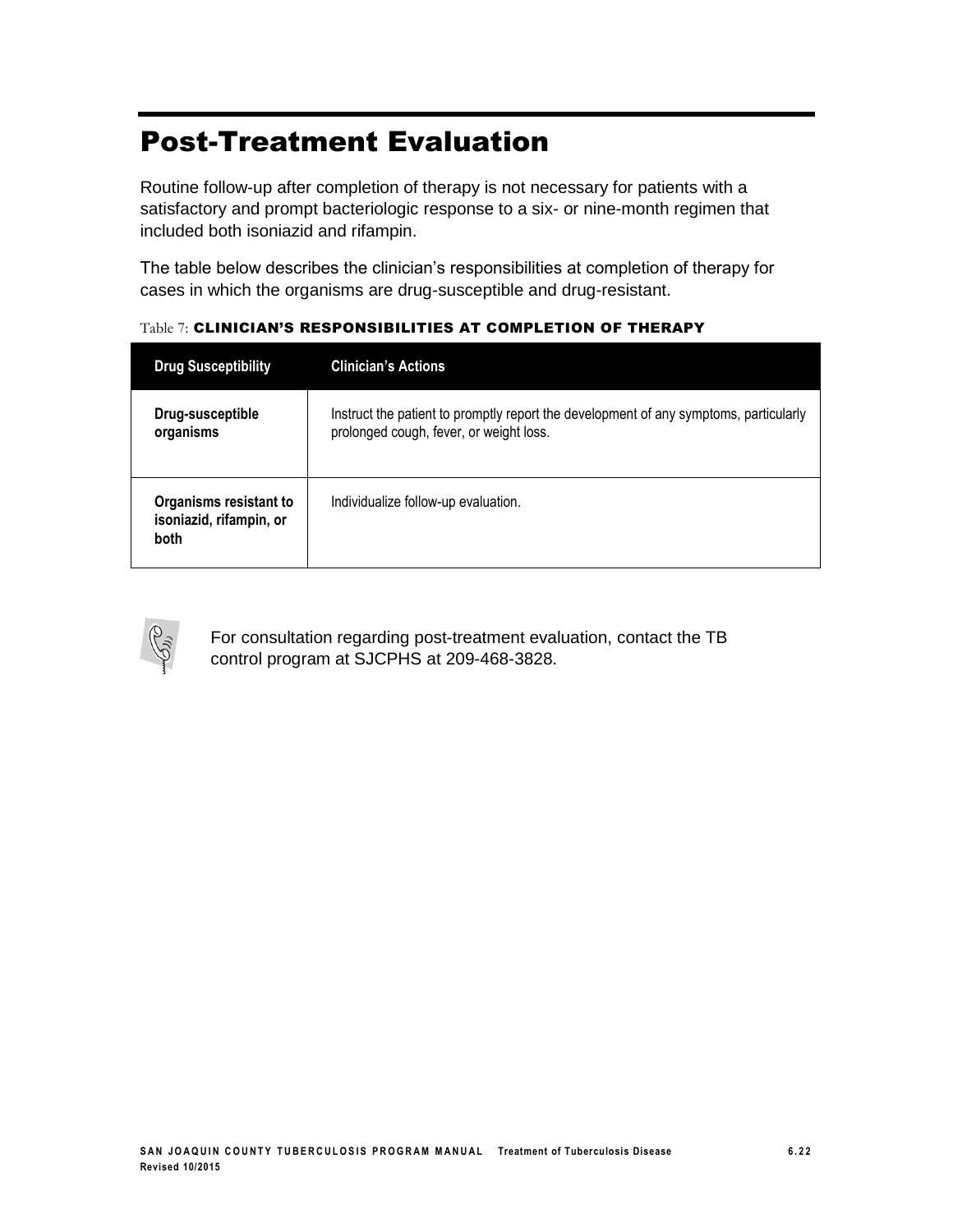# Treatment in Special Situations

Treatment of tuberculosis (TB) in the following situations requires a high level of expertise or close consultation with an expert to provide appropriate management:

- Drug-resistant TB
- **Diabetes**
- Human immunodeficiency virus (HIV) infection
- **Alcoholism**
- Liver disease
- Renal insufficiency and end-stage renal disease
- **TB** associated with tumor necrosis factor-alpha  $(TNF-<sub>α</sub>)$  antagonists
- Culture-negative pulmonary TB
- **Extrapulmonary TB**
- Pregnancy and breastfeeding
- TB in children



For consultation regarding treatment in the following situations, contact the TB control program at SJCPHS at 209-468-3828.

### Drug-Resistant Tuberculosis



Treatment of TB caused by drug-resistant organisms should be provided by, or in close consultation with, an expert in the management of these difficult situations. **Second-line regimens often represent the patient's last hope for being cured and inappropriate management can have life-threatening consequences.**

A patient with a strain of *Mycobacterium tuberculosis* resistant to both isoniazid (INH) and rifampin (RIF) has multidrug-resistant TB (MDR-TB). Refer MDR-TB patients immediately to a specialist or seek consultation with a specialized treatment center.

Acquired drug resistance usually develops when an inadequate drug regimen is prescribed (e.g., inappropriate drugs or insufficient dosage) or when there is a combined failure of both the patient and the provider to ensure that an adequate regimen is taken. A patient with acquired drug resistance may transmit his or her strain to others, who may then develop primary drug-resistant TB.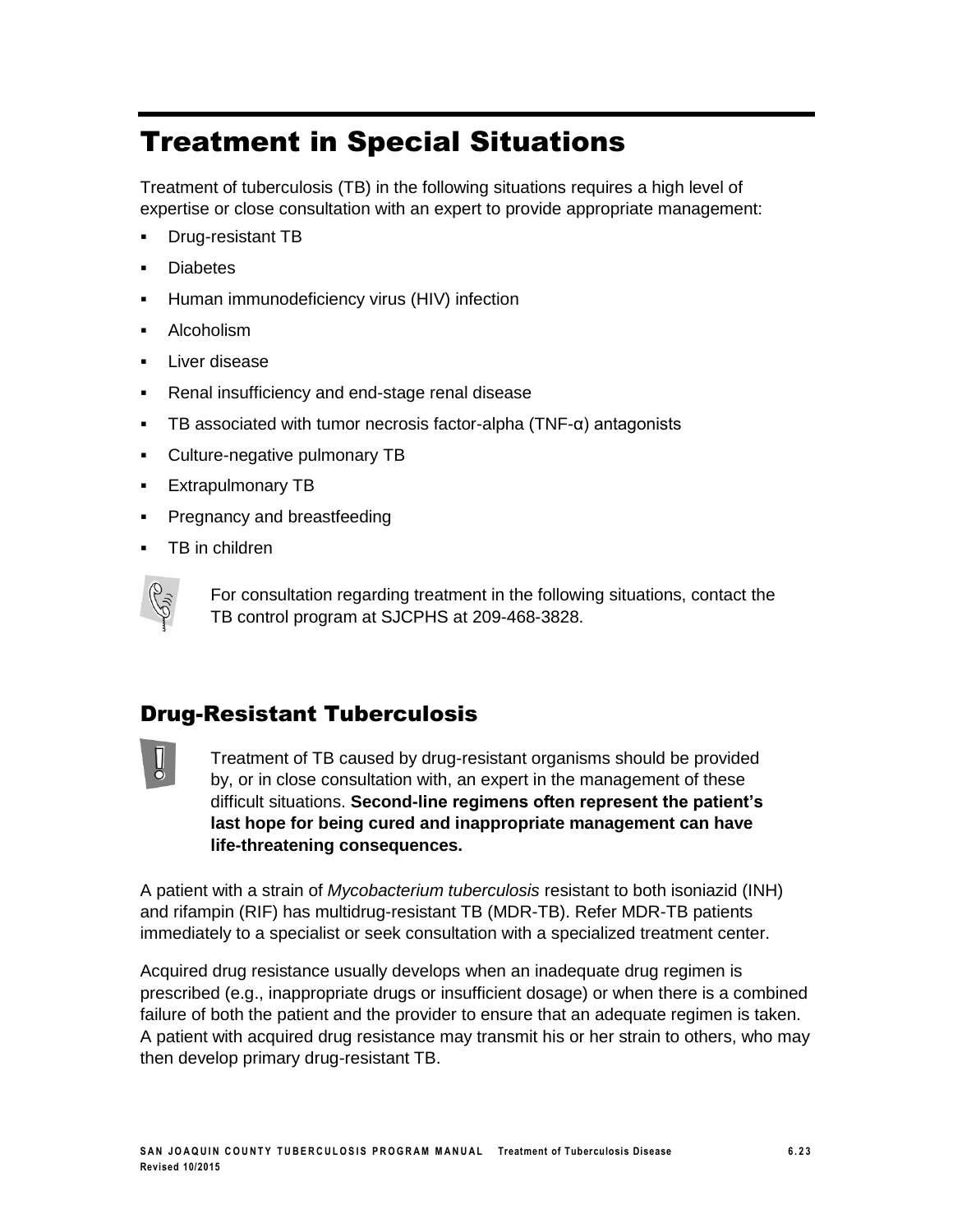#### **Resources**

- ATS, CDC, IDSA. "Treatment of Tuberculosis" *(MMWR* 2003;52[No. RR-11]:11-12, 68–70). Available at: <http://www.cdc.gov/mmwr/PDF/rr/rr5211.pdf> .
- CDC. "Multidrug-Resistant Tuberculosis (MDR TB)" (Accessed June 2, 2014). Available at: [http://www.cdc.gov/tb/publications/factsheets/drtb/mdrtb.htm.](http://www.cdc.gov/tb/publications/factsheets/drtb/mdrtb.htm)
- CDC. "Extensively Drug-Resistant Tuberculosis (XDR TB)" (Accessed June 2, 2014). Available at: [http://www.cdc.gov/tb/publications/factsheets/drtb/xdrtb.htm.](http://www.cdc.gov/tb/publications/factsheets/drtb/xdrtb.htm)
- Curry International Tuberculosis Center and California Department of Public Health, 2011: Drug-Resistant Tuberculosis: A Survival Guide for Clinicians, Second Edition. Available at: [http://www.currytbcenter.ucsf.edu/products/drug-resistant-tuberculosis](http://www.currytbcenter.ucsf.edu/products/drug-resistant-tuberculosis-survival-guide-clinicians-2nd-edition)survival-quide-clinicians-2nd-edition.

### **Diabetes**

Diabetes triples the risk of developing TB. Consequently, rates of TB are higher in people with diabetes than in the general population, and diabetes is a common comorbidity in people with TB.

People with diabetes are also:

- More likely to not have negative sputum cultures at two months of treatment
- More likely to have low rifampin levels
- **More likely to have hepatotoxicity during treatment**
- Three times more likely to relapse
- **Four-five times more likely to die during treatment**

Diabetes can worsen the clinical course of TB and TB can worsen the glycemic control in people with diabetes. Individuals with both conditions thus require careful clinical management.

- Rifampin levels are likely to be low in diabetics. Low levels are associated with higher body weight and poor glucose control. Consider checking rifampin levels for slow conversion of sputum. Rifampin raises blood glucose levels and lowers blood levels of sulfonylureas and thiazolidinediones. As a result, blood glucose control may worsen during treatment.
- INH-related peripheral neuropathy is more common in diabetics. All diabetics should take Vitamin B6 while taking INH.
- PZA and Ethambutol need adjustment for renal impairment. Check creatinine prior to dosing.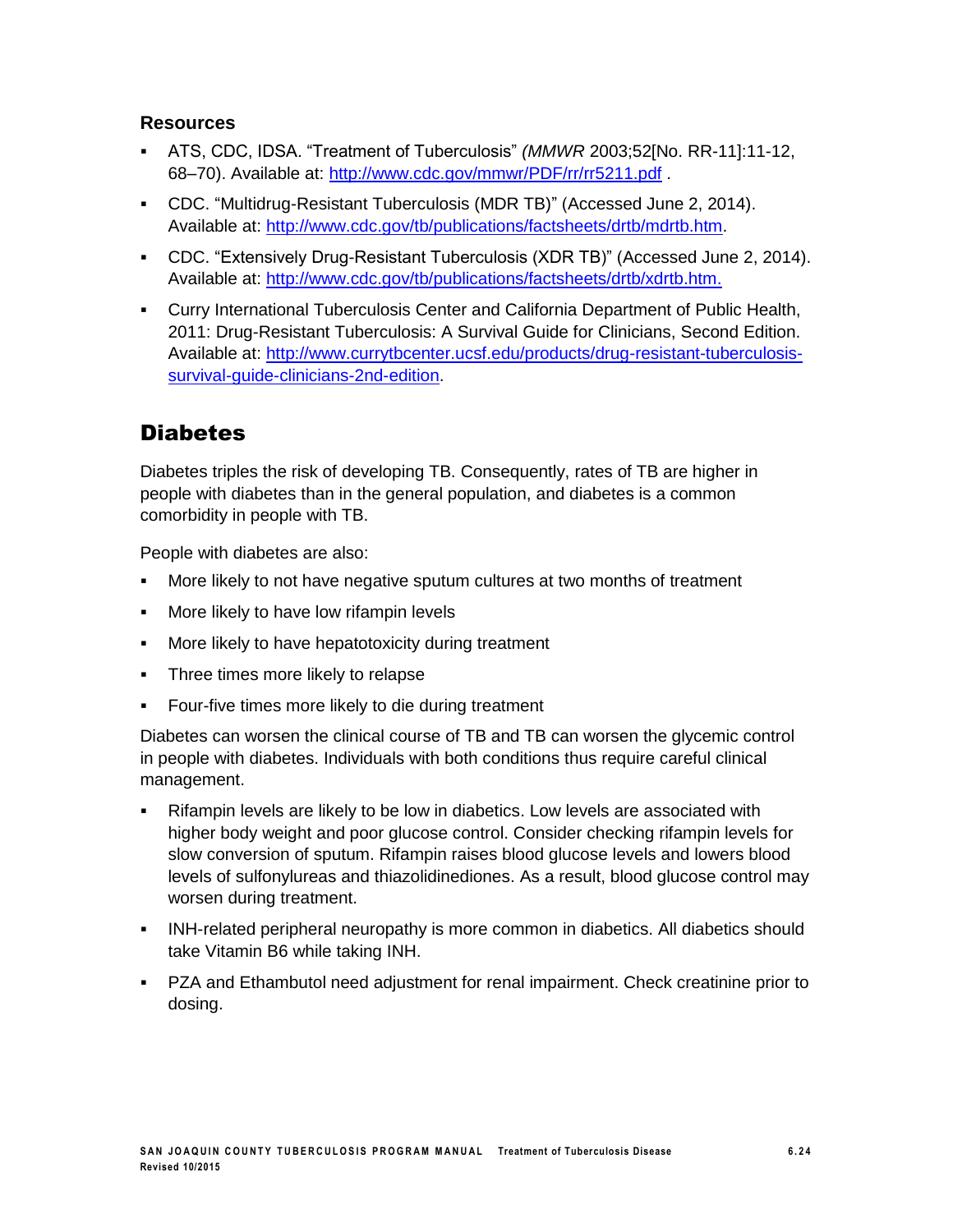

Monitor diabetes control closely at onset and at end of treatment. Attempt to achieve optimal glycemic control to improve TB treatment outcome.

### Human Immunodeficiency Virus Infection

Management of HIV-related TB is complex and requires expertise in the management of both HIV disease and TB. Because HIV-infected patients often take numerous medications, some of which interact with antituberculosis medications, clinicians are strongly encouraged to consult with experts who treat HIV-related TB.

It is especially important to use directly observed therapy (DOT) and other adherencepromoting strategies with patients with HIV-related TB.



Patients with advanced HIV (CD4 counts less than 100) should be treated with daily or three times weekly therapy in both the initial and continuation phase.



Patients with HIV-related TB may experience a temporary exacerbation of symptoms, signs, or radiographic manifestations (paradoxical reactions) of TB while receiving antituberculosis treatment.

- ATS, CDC, IDSA. "Treatment of Tuberculosis" (*MMWR* 2003;52[No. RR-11]:9, 50– 55). Available at: <http://www.cdc.gov/mmwr/PDF/rr/rr5211.pdf> .
- ATS, CDC. "Notice to Readers: Updated Guidelines for the Use of Rifamycins for the Treatment of Tuberculosis among HIV-infected Patients Taking Protease Inhibitors or Nonnucleoside Reverse Transcriptase Inhibitors" (*MMWR* 2004;53[No. 2]:37). Available at: <http://www.cdc.gov/mmwr/preview/mmwrhtml/mm5302a6.htm> .
- CDC. *Self-Study Modules on Tuberculosis*. Available at: [http://www.cdc.gov/tb/education/ssmodules/default.htm.](http://www.cdc.gov/tb/education/ssmodules/default.htm)
- CDC. "Treatment of Drug-Susceptible TB in HIV-Infected Persons" (Accessed June 2, 2014). Available at: [http://www.cdc.gov/tb/publications/factseries/tbandhiv\\_eng.htm](http://www.cdc.gov/tb/publications/factseries/tbandhiv_eng.htm) .
- CDC. "Guidelines for the Prevention and Treatment of Opportunistic Infections Among HIV-exposed and HIV-Infected Children" (*MMWR* 2009; 58[No. RR-11]). Available at: <http://www.cdc.gov/mmwr/pdf/rr/rr5811.pdf> .
- CDC. "Guidelines for the Prevention and Treatment of Opportunistic Infections in HIV-Infected Adults and Adolescents" (*MMWR* 2009; 58[No. RR-4]). Available at: <http://www.cdc.gov/mmwr/pdf/rr/rr5804.pdf> .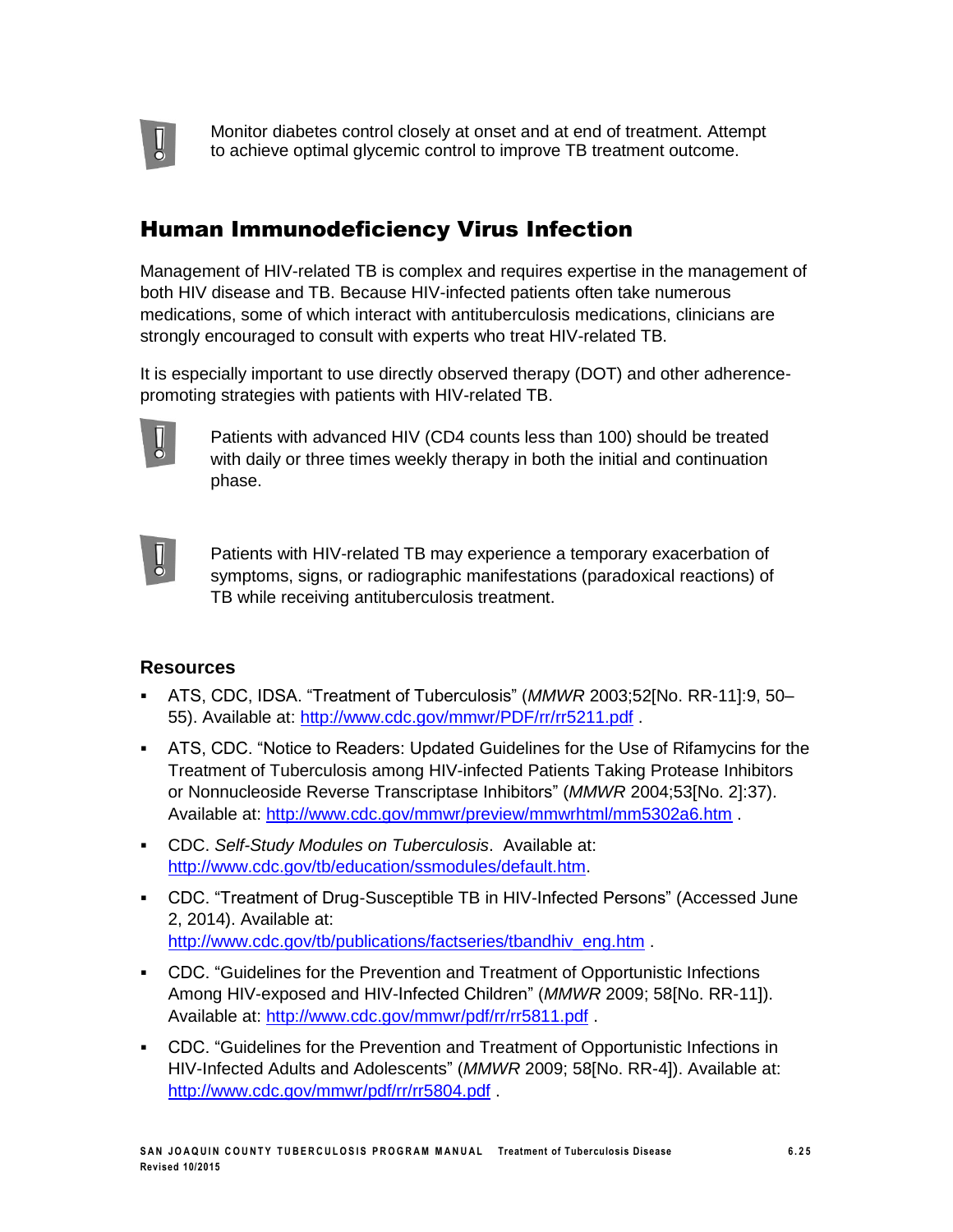### Alcoholism

#### **Alcohol-Related Treatment Complications**

Risk of drug-induced liver injury and nonadherence complicate health interventions for patients who are diagnosed with TB disease or latent tuberculosis infection (LTBI) and who also are known or suspected to have an alcohol use disorder, who drink heavily, or who regularly consume alcohol.

In several important ways related to tuberculosis and its treatment, alcohol consumption increases health risks and can complicate the treatment of patients.

- **Immunosuppression:** Persons who use alcohol may be at increased risk for acquiring or developing TB, but given the many other potential risk factors that commonly occur among such persons, alcohol use has been difficult to identify as a separate risk factor for TB. However, studies have shown that "alcohol consumption is a major risk factor for infection with opportunistic bacterial, viral, fungal, and parasitic pathogens."
- **Liver injury and death**: Drug-induced liver injury "may occur with all currently recommended regimens for the treatment of …LTBI". In the treatment of TB disease, "the crucial efficacy of isoniazid, and particularly rifampin, warrants their use and retention, if at all possible, even in the face of preexisting liver disease." However, it is not fully understood yet how antituberculosis medications cause drug-induced liver injury. For persons taking isoniazid, an association of hepatitis was found with alcohol consumption, with rates being fourfold higher among persons consuming alcohol daily than among those who did not drink alcohol. When a patient has hepatic disease, the risk of drug accumulation and druginduced hepatitis is increased. However, with more frequent laboratory and clinical monitoring, isoniazid may be used in patients with stable hepatic disease. Transient asymptomatic hyperbilirubinemia may occur in patients taking rifampin or rifapentine, and more severe clinical hepatitis may also occur. Hepatitis is more common when rifampin is given with isoniazid than when rifampin is given alone or with drugs other than isoniazid. Pyrazinamide has slightly lower rates of hepatotoxicity than isoniazid or rifampin, but pyrazinamide can cause liver injury that may be severe and prolonged.

To prevent and manage drug-induced liver injury, the American Thoracic Society recommends the following systematic steps: consideration of benefits and risks in selecting patients and regimens, careful and thorough staff and patient education, ready access to care, good communication between providers, and clinical and biochemical monitoring.

 **Nonadherence to treatment:** Patients who do not complete treatment for TB disease risk relapse, development of drug-resistant TB, serious illness, and possible death. Barriers to adherence may be patient related, such as conflicting health beliefs, alcohol or drug dependence, or mental illness, or they may be system related, such as lack of transportation, inconvenient clinic hours, and lack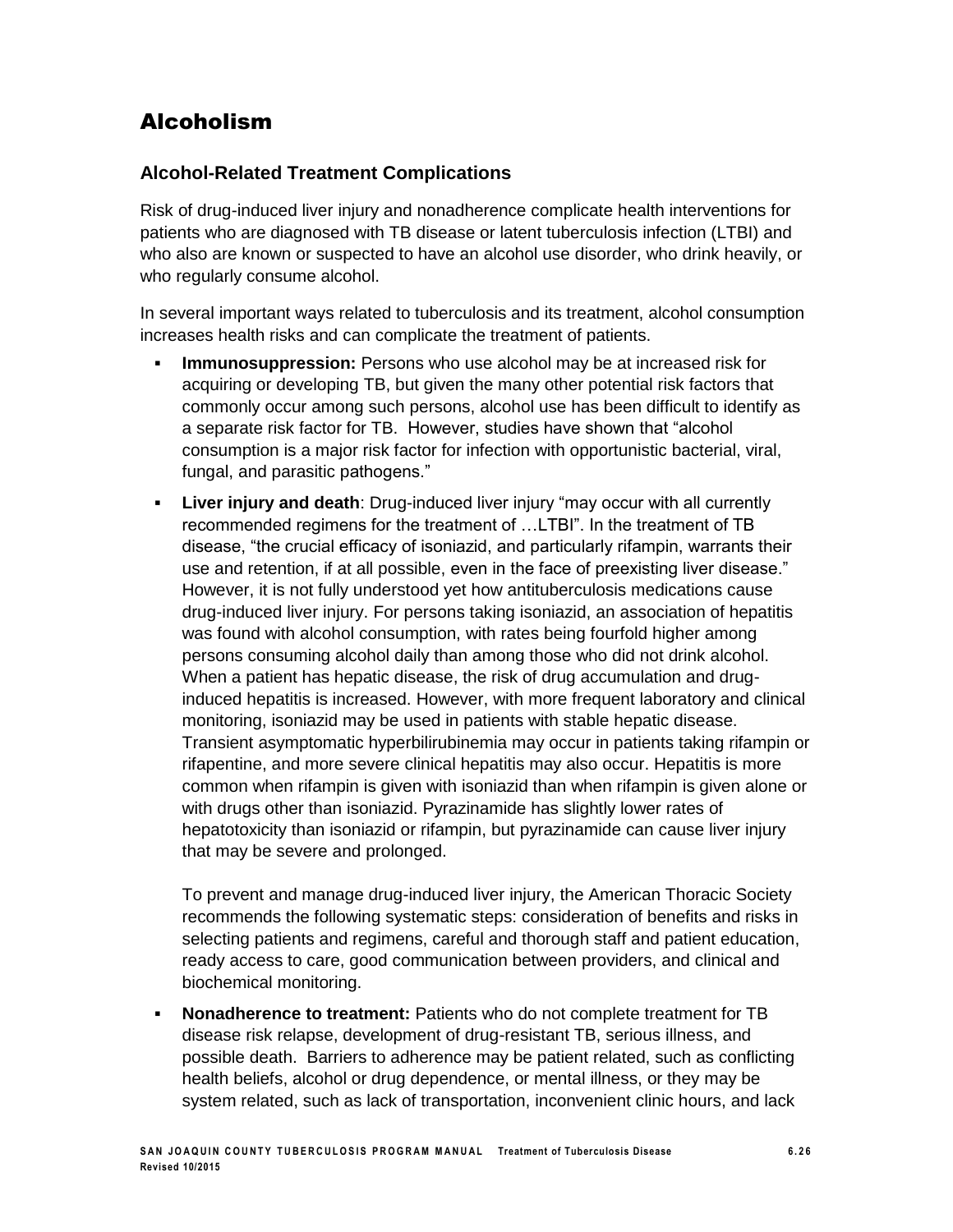of interpreters. It is more difficult for patients who have an alcohol use disorder to adhere to therapy. In a prospective study of 224 patients, "noncompliance was significantly associated with homelessness and alcoholism." In a study of 237 patients in the Russian Federation undergoing DOTS treatment for TB disease, "substance abuse was identified as the only factor that was strongly associated with non-adherence…These results suggest that DOTS programmes [sic] might be more likely to achieve TB control targets if they include interventions aimed at improving adherence by diagnosing and treating substance abuse concurrently with standard TB therapy." DOTS programs that have explicitly offered substance abuse treatment have reported better outcomes that those that have not. In South Carolina, joint treatment programs to treat patients with TB who have alcohol and substance abuse problems were used in conjunction with incentives, enablers, and a process of increasing restrictions (health department warnings, then courtordered directly observed therapy, then involuntary confinement) as needed to address noncompliance. This combination of strategies was associated with an increase in overall completion of antituberculosis therapy and a decrease in new cases between 1986-1991.

### Liver Disease

Management of TB in patients with unstable or advanced liver disease is difficult. The likelihood of drug-induced hepatitis may be greater in these patients. The implications of drug-induced hepatitis for patients with marginal hepatic reserve are potentially serious, even life-threatening. Also, fluctuations in the biochemical indicators of liver function (with/without symptoms) related to the preexisting liver disease confound monitoring for drug-induced hepatitis.

### **Safe Treatment Guidelines**

In 2006, the American Thoracic Society (ATS) issued "An Official ATS Statement: Hepatotoxicity of Antituberculosis Therapy." These recommendations at [http://www.thoracic.org/statements/resources/tb-opi/hepatotoxicity-of-antituberculosis](http://www.thoracic.org/statements/resources/tb-opi/hepatotoxicity-of-antituberculosis-therapy.pdf)[therapy.pdf](http://www.thoracic.org/statements/resources/tb-opi/hepatotoxicity-of-antituberculosis-therapy.pdf) on page 947 for guidance for the safe treatment of TB Disease are:

**Regimen selection.** The crucial efficacy of isoniazid, and particularly rifampin, warrants their use and retention, if at all possible, even in the face of preexisting liver disease. Several regimens are recommended if baseline serum ALT is more than three times the upper limit of normal (ULN), and TB is not believed to be the cause:

1. Treatment without pyrazinamide might utilize isoniazid and rifampin for 9 months with ethambutol until drug susceptibility testing of the *M. tuberculosis*  isolate is completed.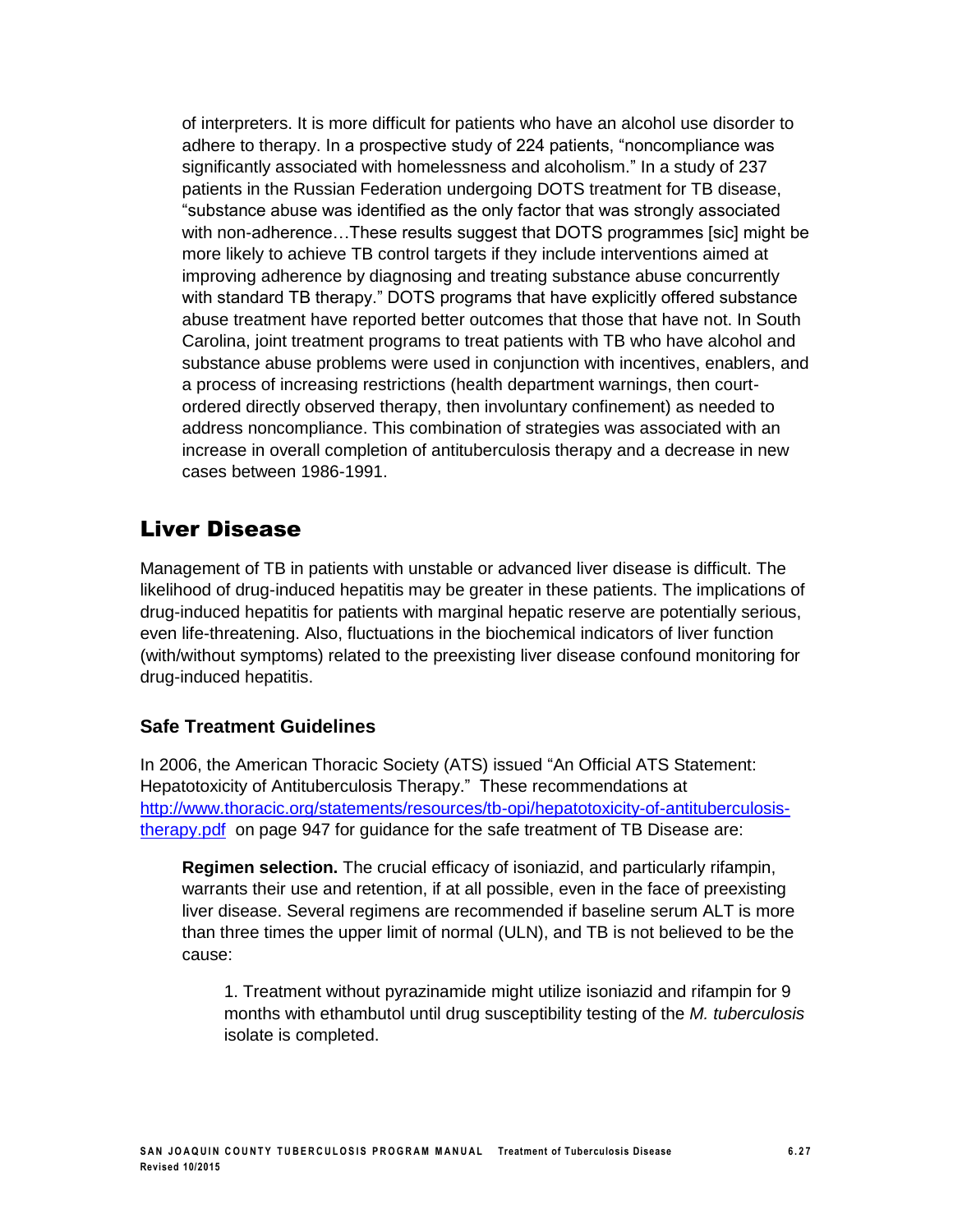2. In patients with cirrhosis, rifampin and ethambutol, with levofloxacin, moxifloxacin, gatifloxacin, or cycloserine, for 12 to 18 months may be considered.

3. For patients with encephalopathic liver disease, ethambutol combined with a fluoroquinolone, cycloserine, and capreomycin or aminoglycoside for 18 to 24 months may be an option. However, these regimens have not been tested systematically.

4. Some providers avoid aminoglycosides in severe, unstable liver disease due to concerns about renal insufficiency, or bleeding from injected medication in patients with thrombocytopenia and/or coagulopathy.

#### **Clinical monitoring**

1. Face-to-face monthly assessments and patient education for adverse drug events are essential.

2. Directly observed treatment (DOT) enhances treatment adherence and monitoring.

3. The World Health Organization and the International Union Against Tuberculosis and Lung Disease (IUATLD) recommend only clinical monitoring in patients with TB in low-income countries.

#### **Baseline testing and monitoring**

1. Baseline measurements of serum transaminases, bilirubin, alkaline phosphatase, and creatinine, and a blood platelet count are recommended for all adults beginning treatment for TB disease.

2. For patients with preexisting severe liver disease, some clinicians also recommend periodic measurement of prothrombin time and INR to assess hepatic synthetic function.

3. Routine measurements during treatment are recommended when baseline abnormalities are present and for patients who chronically consume alcohol, take other potentially hepatotoxic medications, or who have viral hepatitis or history of liver disease, HIV infection, or prior TB drug-induced liver injury (DILI).

4. In patients with abnormal baseline transaminases, the range of their prior fluctuations may be of assistance in interpreting results of biochemical monitoring of treatment.

5. Some providers prefer to monitor ALT in women or older adults being treated for TB disease.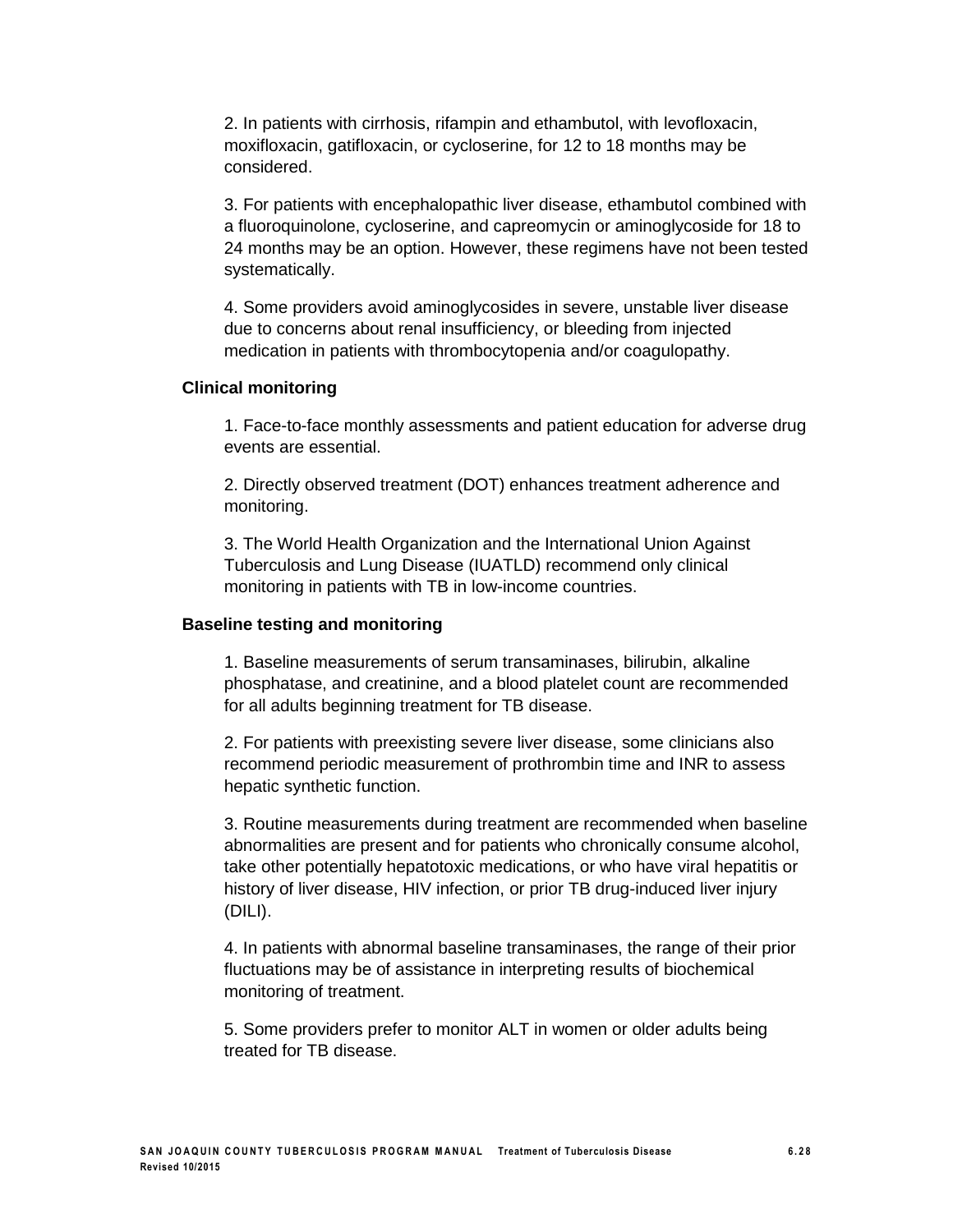#### **Interventions for hepatotoxicity**

1. The first-line anti-TB drugs, especially rifampin, should not be discontinued for mild gastrointestinal complaints, which may be relatively frequent in the initial weeks of anti-TB treatment.

2. If serum transaminase concentrations are more than five times the ULN (with or without symptoms) or more than three times the ULN with jaundice and/or hepatitis symptoms, then potentially hepatotoxic medications should be stopped immediately and the patient evaluated promptly.

3. Serologic tests for hepatitis A, B, and C viruses should be obtained, and the patient should be evaluated for biliary disease, use of alcohol, and other hepatotoxic drugs.

4. Some experts recommend interrupting treatment for lesser increases in patients with cirrhosis or encephalopathy.

5. If indicated, until the specific cause of abnormalities can be determined, clinicians should treat with at least three anti-TB agents that are less likely to cause hepatotoxicity.

#### **Rechallenge**

1. After ALT returns to less than two times the ULN, rifampin may be restarted with or without ethambutol.

2. After 3 to 7 days, isoniazid may be reintroduced, subsequently rechecking ALT.

3. If symptoms recur or ALT increases, the last drug added should be stopped.

4. For those who have experienced prolonged or severe hepatotoxicity, but tolerate reintroduction with rifampin and isoniazid, rechallenge with pyrazinamide may be hazardous. In this circumstance, pyrazinamide may be permanently discontinued, with treatment extended to 9 months. Although pyrazinamide can be reintroduced in some milder cases of hepatotoxicity, the benefit of a shorter treatment course likely does not outweigh the risk of severe hepatotoxicity from pyrazinamide rechallenge.



For all patients with preexisting liver disease, frequent clinical and laboratory monitoring should be performed to detect drug-induced hepatic injury.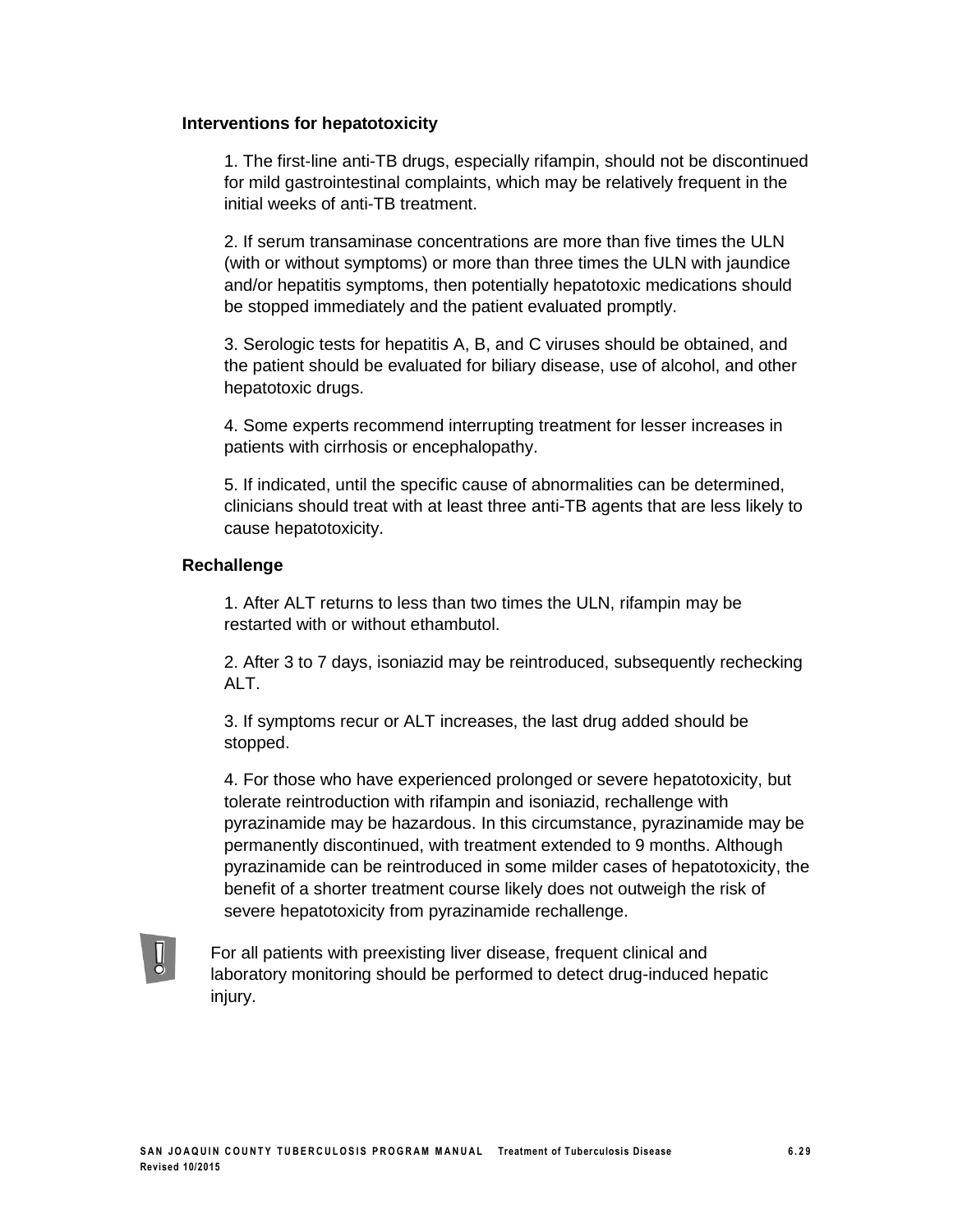#### **Resources**

 ATS, CDC, IDSA. "Treatment of Tuberculosis" (*MMWR* 2003;52[No. RR-11]:11, 65). Available at: <http://www.cdc.gov/mmwr/PDF/rr/rr5211.pdf> .



For consultation regarding patients with preexisting liver disease, contact the TB control program at SJCPHS at 209-468-3828.

### Renal Insufficiency and End-Stage Renal Disease

### **Treatment Complications**

Renal insufficiency complicates the management of TB because some antituberculosis medications are cleared by the kidneys. Management may be further complicated by the removal of some antituberculosis agents via hemodialysis. Thus, some alteration in dosing antituberculosis medications is commonly necessary in patients with renal insufficiency and end-stage renal disease (ESRD) receiving hemodialysis.

### **Creatinine Clearance**

Dosing recommendations are based on patients' creatinine clearance. In patients having a reduced creatinine clearance (but not less than 30 ml/minute), standard doses should be used, but measurement of serum concentrations should be considered to avoid toxicity.

#### **Dosing Recommendations**

For patients having a creatinine clearance of less than 30 ml/minute or for patients receiving hemodialysis, the following adjustments to conventional dosing are recommended.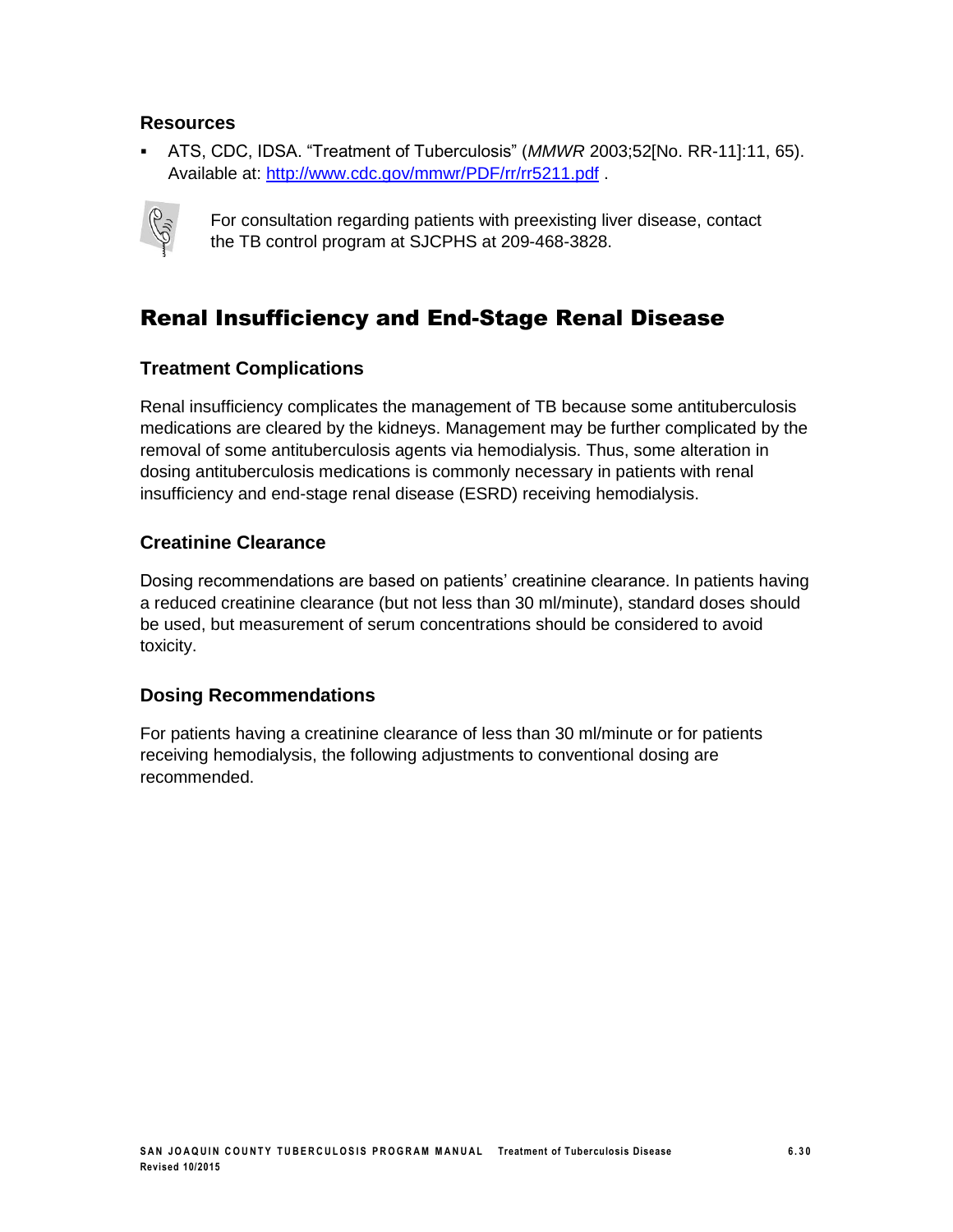#### Table 8: DOSING RECOMMENDATIONS FOR ADULT PATIENTS WITH REDUCED RENAL FUNCTION AND FOR ADULT PATIENTS RECEIVING HEMODIALYSIS

| Change in<br>Frequency? | Recommended dose and frequency for patients<br>with creatinine clearance <30 ml/min or for patients<br>receiving hemodialysis |
|-------------------------|-------------------------------------------------------------------------------------------------------------------------------|
| No change               | 300 mg once daily, or 900 mg 3 times per week                                                                                 |
| No change               | 600 mg once daily, or 600 mg 3 times per week                                                                                 |
| Yes                     | 25-35 mg/kg per dose 3 times per week (not daily)                                                                             |
| Yes                     | 15-25 mg/kg per dose 3 times per week (not daily)                                                                             |
| No                      | 400 mg/dose daily <sup>t</sup>                                                                                                |
| Yes                     | 750–1,000 mg per dose 3 times per week (not daily)                                                                            |
| Yes                     | 250 mg once daily, or 500 mg/dose 3 times per week*                                                                           |
| No change               | 250-500 mg/dose daily                                                                                                         |
| No change               | 600 mg/dose daily                                                                                                             |
| No change               | 8-12 g/day, divided into two-three times per day                                                                              |
| Yes                     | 12-15 mg/kg per dose 2 or 3 times per week (not daily)                                                                        |
| Yes                     | 12-15 mg/kg per dose 2 or 3 times per week (not daily)                                                                        |
| Yes                     | 12-15 mg/kg per dose 2 or 3 times per week (not daily)                                                                        |
| Yes                     | 12–15 mg/kg per dose 2 or 3 times per week (not daily)                                                                        |
|                         |                                                                                                                               |

The appropriateness of 250-mg daily doses has not been established. There should be careful monitoring for evidence of neurotoxicity. (See Section 3 of the "Treatment of Tuberculosis" guidelines.)

† No adjustment in dose is needed for those with low creatinine clearance or those on hemodialysis. No adjustment in dosing frequency is needed, but it may be given three times per week to facilitate administration.

Standard doses are given unless there is intolerance. The medications should be given after hemodialysis on the day of hemodialysis. Monitoring of serum drug concentrations should be considered to ensure adequate drug absorption, without excessive accumulation, and to assist in avoiding toxicity.

Data currently are not available for patients receiving peritoneal dialysis. Until data become available, begin with doses recommended for patients receiving hemodialysis and verify adequacy of dosing, using serum concentration monitoring.

Source: Curry International Tuberculosis Center and California Department of Public Health, 2012: Tuberculosis Drug information Guide, 2<sup>nd</sup> edition.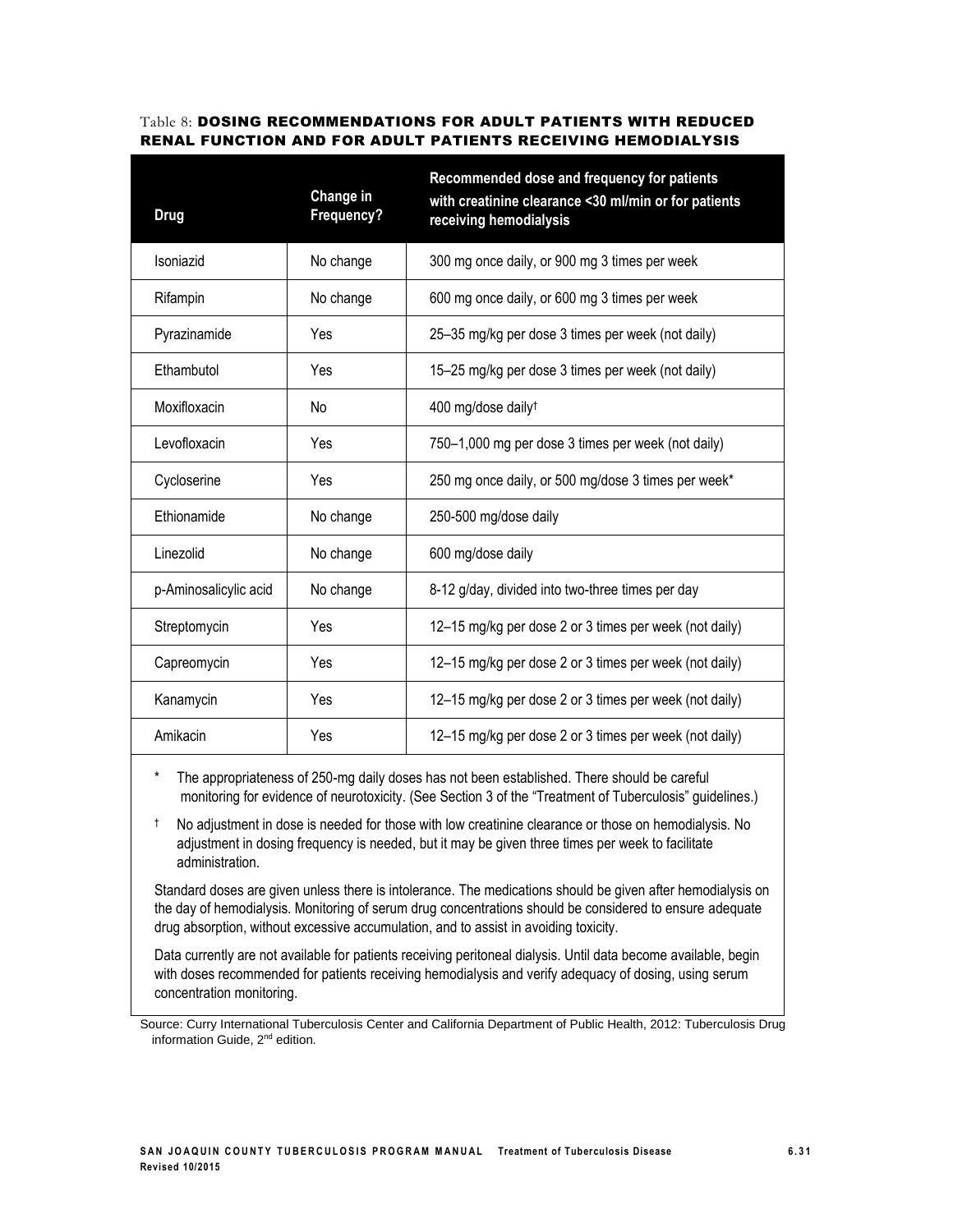- **Rifampin** and **isoniazid** are metabolized by the liver, so conventional dosing may be used in the setting of renal insufficiency.
- Supplemental dosing is not necessary for **isoniazid, rifampin,** or **ethambutol**. If **pyrazinamide** is given after hemodialysis, supplemental dosing is not required.
- A longer interval between doses with three times a week administration is recommended for **pyrazinamide** and **ethambutol**.
- Doses of **streptomycin, kanamycin, amikacin,** and **capreomycin** must be adjusted in patients with renal failure, and the dosing interval should be increased. In general, the dose should not be reduced because the drugs exhibit concentration dependent bactericidal action, and smaller doses may reduce drug efficacy.
- **Ethionamide** requires no dose adjustment.
- Twice daily dosing (4 g) of **p-Aminosalicylic acid (PAS)** should be adequate if the granule formulation is used. Its metabolite, acetyl-PAS, is substantially removed by hemodialysis.
- **Cycloserine** requires an increase in the dosing interval to avoid accumulation between hemodialysis sessions; the drug should be given after hemodialysis to avoid underdosing.
- The **fluoroquinolones** undergo some degree of renal clearance that varies from drug to drug. For example, levofloxacin undergoes greater renal clearance than moxifloxacin. It should be noted that the fluoroquinolone dosing recommendations for end-stage renal disease provided by the manufacturers were developed for treating pyogenic bacterial infections. These recommendations may not be applicable to the treatment of tuberculosis in patients with end-stage renal disease.

#### **Administration of Drugs Immediately After Hemodialysis**

Administration of all antituberculosis drugs immediately after hemodialysis will facilitate DOT (three times per week) and avoid premature removal of the drugs.

#### **Monitoring of Serum Drug Concentrations**

It is important to monitor serum drug concentrations in persons with renal insufficiency who are taking cycloserine, ethambutol, or any of the injectable agents to minimize dose-related toxicity, while providing effective doses.

Clinicians also should be aware that patients with end-stage renal disease may have additional clinical conditions, such as diabetes mellitus with gastroparesis, that may affect the absorption of the antituberculosis drugs, or they may be taking concurrent medications that interact with these drugs. Under these circumstances a careful clinical and pharmacologic assessment is necessary, and, in selected cases, serum drug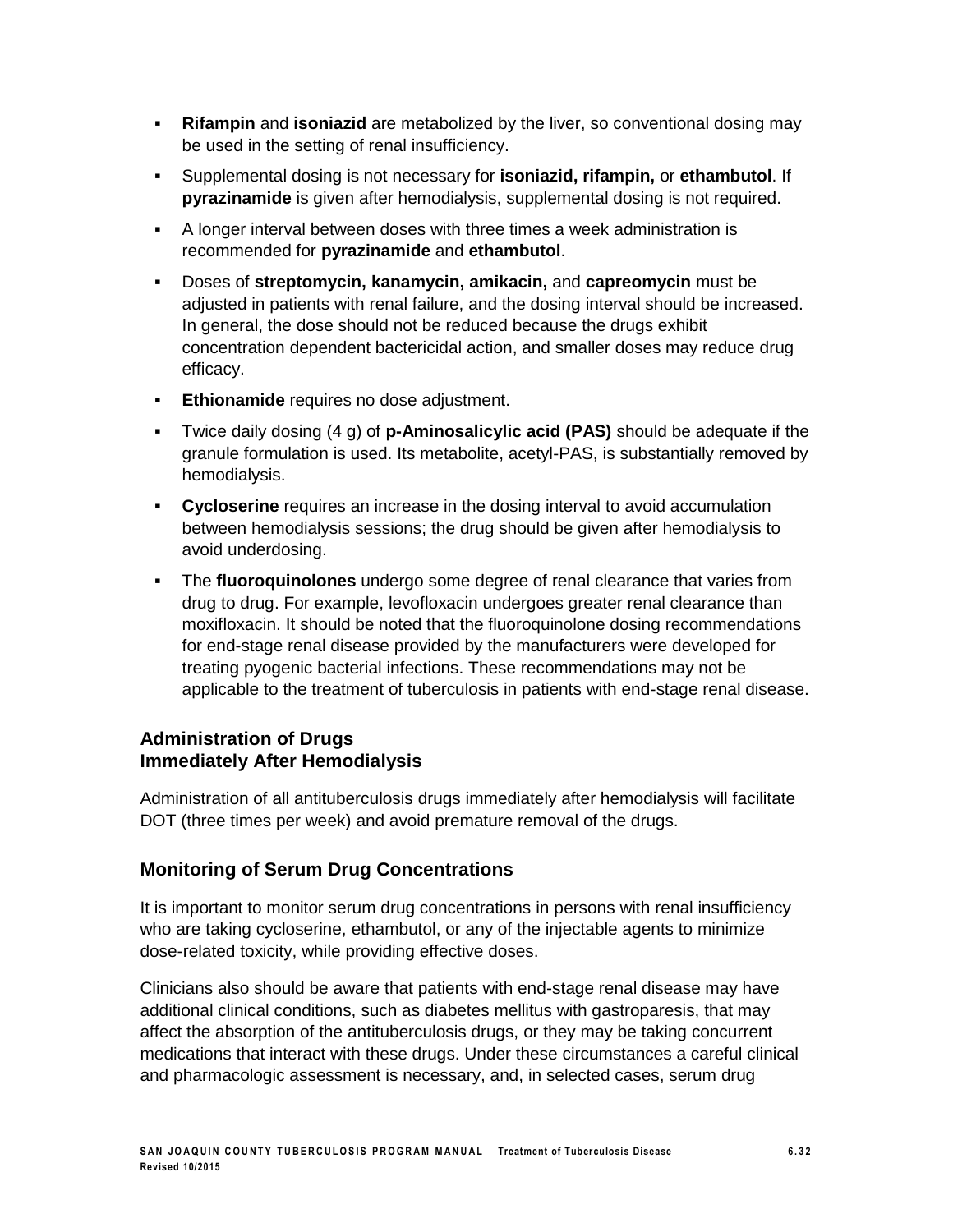concentration measurements may be used to assist in determining the optimum dose of the antituberculosis drugs.

Finally, data currently do not exist for patients receiving peritoneal dialysis. Because the drug removal mechanisms differ between hemodialysis and peritoneal dialysis, it cannot be assumed that all of the recommendations in Table 8 will apply to peritoneal dialysis. Such patients may require close monitoring, including measurements of the serum concentrations of the antituberculosis drugs.

### Culture-Negative Pulmonary Tuberculosis

A diagnosis of TB should not be ruled out if *M. tuberculosis* cannot be isolated from persons suspected of having pulmonary TB on the basis of clinical features and chest radiographic examination. Alternative diagnoses should be carefully considered and further appropriate diagnostic studies undertaken in persons with apparent culturenegative TB.

A diagnosis of culture-negative pulmonary TB can be made if all the following conditions are met:

- **Initial acid-fast bacilli (AFB) smears and cultures are negative.**
- Clinical or radiographic response occurs within two months of initiation of therapy.
- No other diagnosis has been established.

After the initial phase (first two months), continue treatment with an additional two months of isoniazid and rifampin during the continuation phase to complete a total of four months of treatment. However, HIV-infected patients with culture-negative pulmonary TB should be treated for a minimum of six months.



For consultation regarding the treatment of TB in a patient with negative cultures, contact the TB control program at SJCPHS at 209-468-3828.

#### **Resources**

 ATS, CDC, IDSA. "Treatment of Tuberculosis" (*MMWR* 2003;52[No. RR-11]:10, 61). Available at: <http://www.cdc.gov/mmwr/PDF/rr/rr5211.pdf> **.**

### Extrapulmonary Tuberculosis

The basic principles for treating pulmonary TB also apply to extrapulmonary forms of the disease. The addition of corticosteroids is recommended for patients with TB pericarditis and TB meningitis. Recommendations concerning duration of therapy are as follows:

 Use a six-month course of therapy for TB involving any site. **Exceptions:** For bone or joint TB, use a six- to nine-month regimen. For the meninges, use a nine- to twelve-month regimen.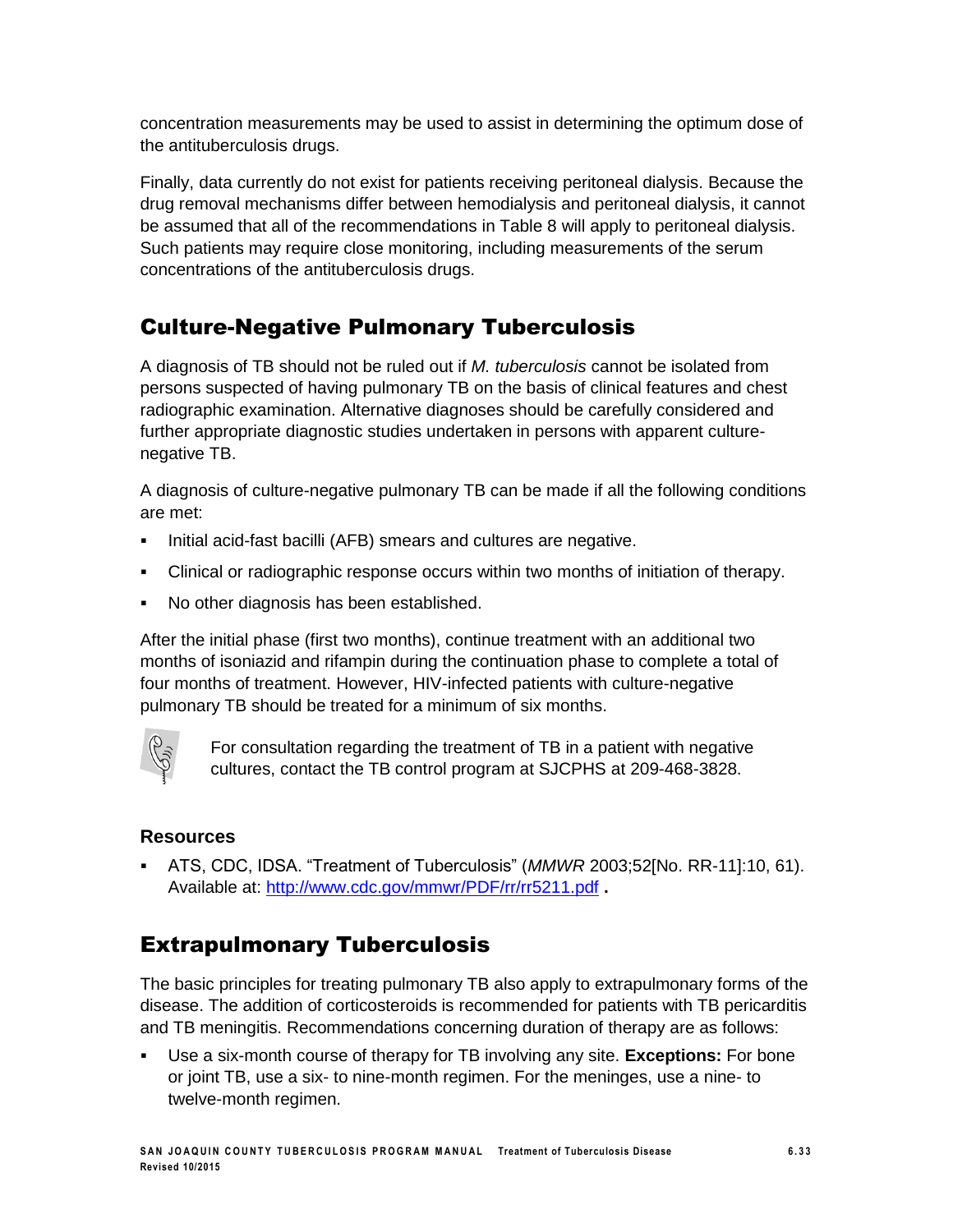Consider prolonging therapy for patients with TB in any site that is slow to respond.

Note: **Affected lymph nodes may enlarge while patients are receiving appropriate therapy or after treatment has ended without any evidence of bacteriologic relapse. On occasion, new nodes can appear during or after treatment as well.**



For consultation to discuss length of treatment, contact the TB control program at SJCPHS at 209-468-3828.

### **Resources**

- ATS, CDC, IDSA. "Treatment of Tuberculosis" (*MMWR* 2003;52[No. RR-11]:10, 56– 61). Available at: <http://www.cdc.gov/mmwr/PDF/rr/rr5211.pdf> .
- Division of Tuberculosis Elimination. *Fact Sheets* (Accessed June 2014). Available at: http://www.cdc.gov/tb/publications/factsheets/general.htm.
- CDC.*Self-Study Modules on Tuberculosis*. Available at: [http://www.cdc.gov/tb/education/ssmodules/default.htm.](http://www.cdc.gov/tb/education/ssmodules/default.htm)

### Pregnancy and Breastfeeding

Because of the risk of TB to the fetus, treatment in pregnant women should be initiated whenever the probability of maternal disease is moderate to high. The initial treatment regimen should consist of isoniazid (INH), rifampin (RIF), pyrazinamide (PZA), and ethambutol (EMB). Although these drugs cross the placenta, they do not appear to have teratogenic effects.

Breastfeeding should not be discouraged in women being treated with first-line antituberculosis agents because the small concentrations of drugs in breast milk do not produce toxicity in the nursing newborn. Conversely, drugs in breast milk should not be considered an effective treatment for TB in a nursing infant.

Pyridoxine supplementation (25 mg/day) is recommended for all women taking INH who are either pregnant or breastfeeding.

- ATS, CDC, IDSA. "Treatment of Tuberculosis" (*MMWR* 2003;52[No. RR-11]:11, 62– 63). Available at: <http://www.cdc.gov/mmwr/PDF/rr/rr5211.pdf> .
- CDC. *Self-Study Modules on Tuberculosis*. Available at: [http://www.cdc.gov/tb/education/ssmodules/default.htm.](http://www.cdc.gov/tb/education/ssmodules/default.htm)
- American Academy of Pediatrics. In: Pickering LK, Baker CJ, Kimberlin DW, Long SS, eds. *Red Book: 2012 Report of the Committee on Infectious Diseases*. 29th ed. Elk Grove Village, IL: American Academy of Pediatrics; 2012 (Red Book® Online Web site). Available at: [http://www.aapredbook.org](http://www.aapredbook.org/).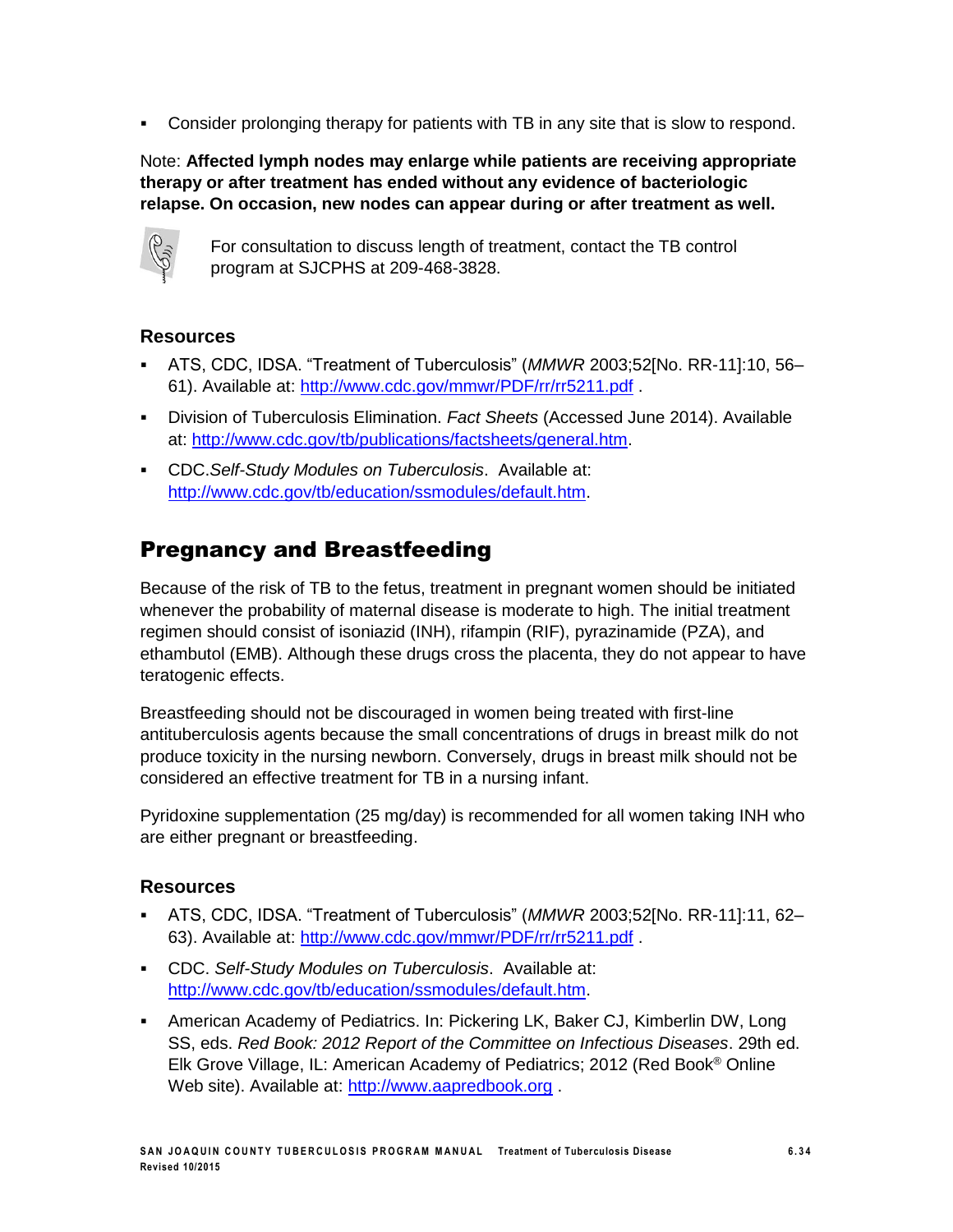### Tuberculosis in Children

For TB treatment, a pediatric patient is a person 14 years of age and younger.



Because of the high risk of disseminated TB in infants and children 4 years of age and younger, treatment should be started as soon as the diagnosis of TB is suspected.

The following recommendations have been developed for children:

- Regimens recommended for infants, children, and adolescents with TB are generally the same as those for adults.
- **Duration of treatment in children is six months. Exception:** For disseminated disease and TB meningitis, use a nine- to twelvemonth regimen. For other exceptions, refer to "Duration of Treatment" in the "Treatment Regimens and Dosages" topic in this section.
- Directly observed therapy (DOT) should always be used in treating children.

Due to the difficulty of isolating *M. tuberculosis* in a child with pulmonary TB, the choice of drugs for the child is frequently guided by the drug susceptibility test results of the presumed source case. If drug-resistant TB is suspected or the source case isolate is not available, specimens for microbiological evaluation should be obtained via early morning gastric aspiration, bronchoalveolar lavage, or biopsy.

- ATS, CDC, IDSA. "Treatment of Tuberculosis" (*MMWR* 2003;52[No. RR-11]:9–10, 55–56). Available at: <http://www.cdc.gov/mmwr/PDF/rr/rr5211.pdf> .
- CDC. *Self-Study Modules on Tuberculosis*. Available at: [http://www.cdc.gov/tb/education/ssmodules/default.htm.](http://www.cdc.gov/tb/education/ssmodules/default.htm)
- Francis J. Curry National Tuberculosis Center. *Pediatric Tuberculosis: An Online Presentation*. Available at: [http://www.nationaltbcenter.ucsf.edu/pediatric\\_tb/](http://www.nationaltbcenter.ucsf.edu/pediatric_tb/).
- American Academy of Pediatrics. In: Pickering LK, Baker CJ, Kimberlin DW, Long SS, eds. *Red Book: 2012 Report of the Committee on Infectious Diseases*. 29th ed. Elk Grove Village, IL: American Academy of Pediatrics; 2012 (Red Book® Online Web site). Available at: [http://www.aapredbook.org](http://www.aapredbook.org/).